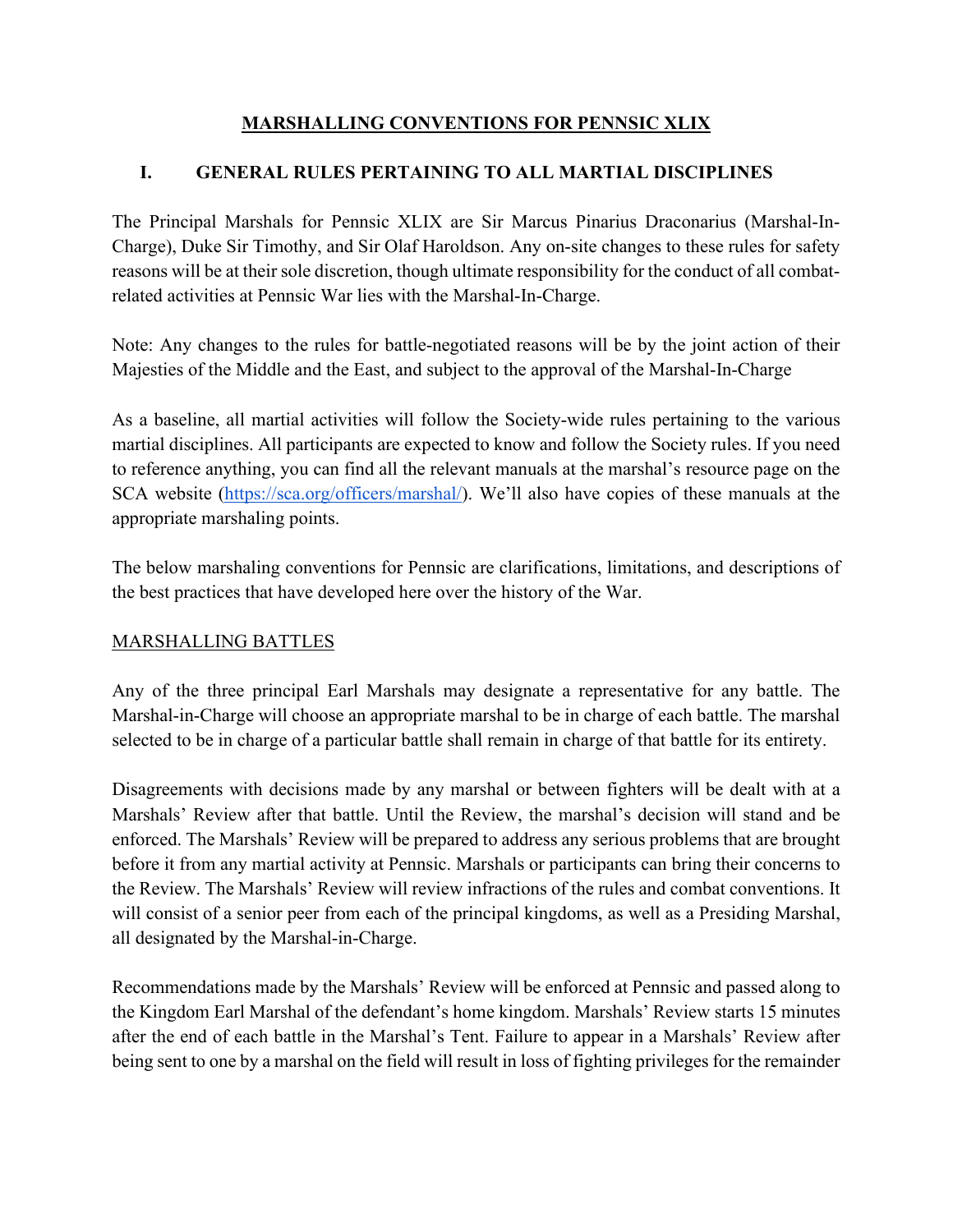of Pennsic and sanctions recommended to the home kingdom's Earl Marshal, though the Marshalin-Charge may rescind those sanctions for just cause.

No fighter or marshal, including the Royalty of the Society, having fought in a battle, will return to the field to act as a marshal for that battle.

Marshals in a battle shall be equipped with a marshal's staff of yellow and black, a marshal's tabard, and a whistle. The use of armor, gauntlets, and a safety helmet is recommended. Eye protection is required in any battle that includes combat archery or other projectiles. Acceptable forms of protection are industrial or sports safety glasses/goggles designed to withstand impact. An SCA-legal helmet for armored or rapier combat is also considered sufficient protection.

Marshals must be present during all combat activities, including tournaments. Each side in a battle shall provide a reasonable number of trained and experienced marshals. If not enough marshals are available, the sides must arrange for a draft from their armies.

Marshals have the authority and the responsibility to remove from battle any person who is violating the rules of the list. This includes, but is not limited to, non-acceptance of blows, ignoring the rules of engagement, discourteous behavior, and behavior that is dangerous to combatants. Furthermore, in resurrection battles, marshals will remove fighters who do not immediately return to their resurrection point before continuing to fight. Marshals should keep in mind that all fighters are honorable people and treat them with courtesy and patience. Remember that honest mistakes do happen. Fighters should remember that the marshals are attempting to ensure the safety of all fighters present and treat them with courtesy. Marshals shall always be obeyed during the battle.

The Marshal-in-Charge reserves the right to stop all combat activities for any safety-related reason.

## AUTHORIZATIONS

All fighters who wish to participate in the battles at Pennsic War 49 must be authorized to fight. Authorizations may occur at Pennsic. People wishing to authorize in a primary or secondary weapons form must have a marshal from their kingdom present at Marshal's Point, with the required paperwork for their kingdom. In addition, primary authorizations must include one of the Principal Marshals or their specifically appointed representative. Authorization bouts will be fought on the list just in front of the appropriate Marshal's Tent during posted inspection hours only.

All armored and rapier fighters, combat archers, and siege engineers should have their authorization cards, either permanent or temporary, with them at Pennsic. If you do not, we will attempt to look you up in the appropriate fighter database, but they are not always available. If you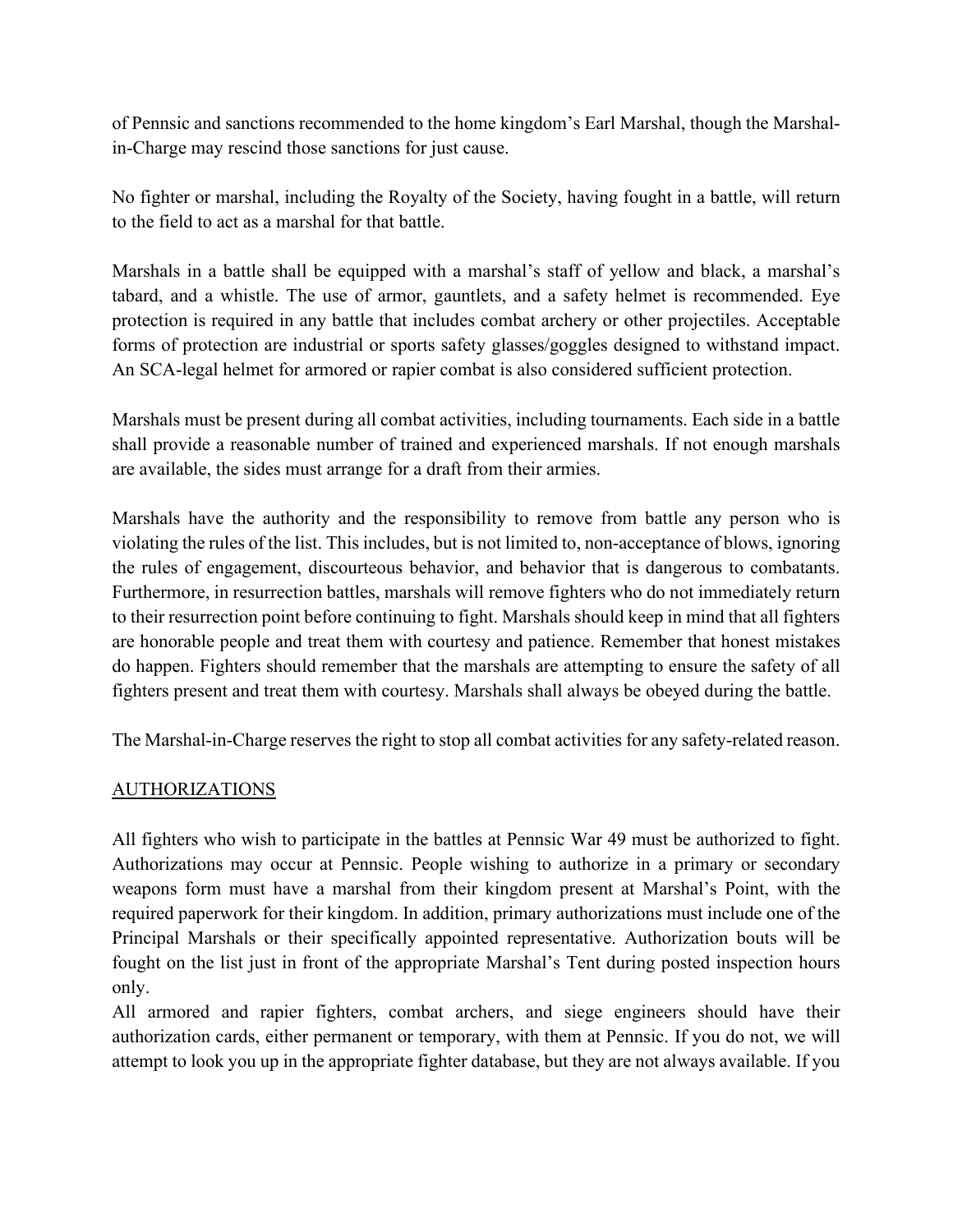want to be sure that you will be able to fight, have your authorization card with you. Fighters may present a digital copy of their authorization card.

# ON CALLING HOLD

Holds will be called whenever a question of safety or other major problem arises during a battle. Holds will be kept to a minimum to allow continuity of battles to be maintained. Marshals will signal holds with whistles and/or vocally. Fighters may call holds vocally, but only for major safety issues.

# **Any fighter who is found to have called a hold for strategic or tactical advantage, rather than for major safety issues, shall be removed from the field and suspended from participating in any combat or combat-related activities for the rest of the Pennsic War.**

When a hold is called, all fighters should echo it. All fighting will cease, and the fighters will be asked to take a knee. Those that have demonstrable physical problems going to their knees may stand quietly and not move. All weapons will be lowered to make it easier for the marshals to find injuries. Those who having been warned still refuse to abide by this rule, whatsoever their rank, may be removed from that battle. It is the responsibility of all participants, marshals and fighters alike, to maintain safety on the field.

Talking about tactics during holds is strictly forbidden and may be cause for removal. Fighters may not change relative position except at the express orders of the marshals. Friendly conversations with and introductions to your noble opponents are highly encouraged.

## HEAT CONVENTIONS

ALL martial activity on ALL fields will cease if the heat index on ANY field reaches 103. The heat index will be checked at least one hour prior to every battle at the battle location. If the heat index reaches 103 prior to the battle start time then the battle is cancelled. If the heat index reaches 103 during the battle, then the cannon is sounded and the battle is concluded. There are two options for battles that have already begun that are concluded early due to heat. First, if the battle is a simple, single War Point, then the War Point is considered null and neither side gets it. Second, if the battle is one where flags are checked at timed intervals, then the tally at the time of cancellation stands and the War Point is awarded accordingly. Battles with multiple passes, with some passes completed at the time of cancellation, will be scored as is (i.e. if two of four passes are completed at cancellation then two War Points are awarded to the winners of those passes). No discussion or notification to the Crowns is required by the marshals: the marshals will end the battle. Activity will resume when the heat index drops below 103. Only the Marshal-in-Charge can reopen the fields.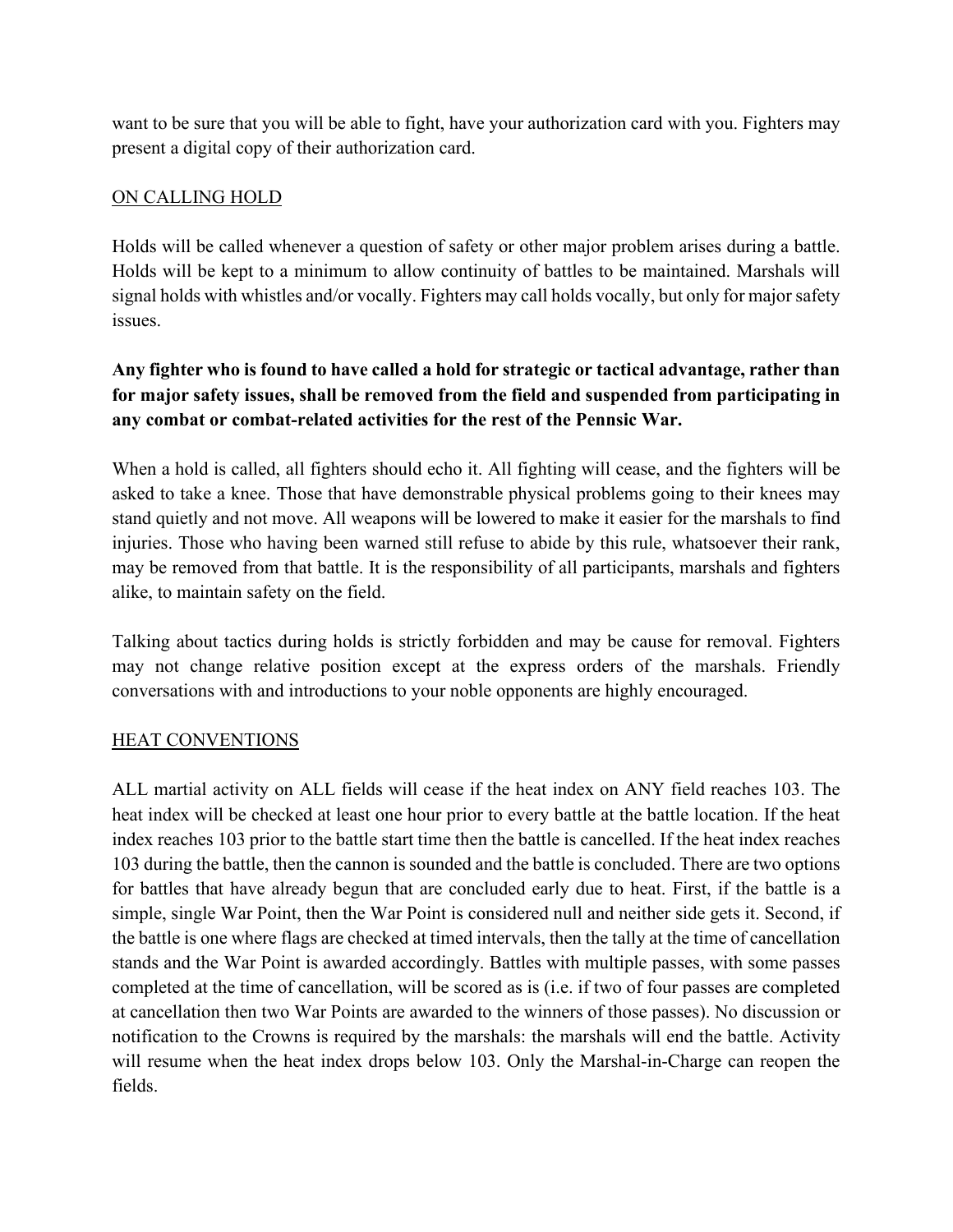## **II. ARMORED COMBAT**

### MARSHAL'S TENTS

Four marshal's tents will be set up near the main battlefield for Lost and Found, Inspections, Combat Archery and Marshals' Meetings.

- 1. The Lost and Found tent contains armor lost and found during and immediately after each battle. If armor is not claimed by the end of Pennsic War, it will be turned over to the main Lost and Found and may be claimed during the following Pennsic War.
- 2. The Inspection Point tent is the site of all on-the-field armor, weapons, and thrown weapon inspections.
- 3. The Combat Archery tent is the site of all missile inspections and contains the box for errant arrows and bolts.
- 4. The Marshals' Meeting tent is the site of the Marshals' Review after each battle and the Marshals' Meetings before each battle. It also contains the marshals' sign-up list and will be used for any marshal meetings or marshal gatherings.

## INSPECTION POINT

Hours of operation will be from 9:00 AM until 4:00 PM, starting Wednesday August 3, 2022 and running daily until 15 minutes prior to the start of the last battle on Friday August 12th. The Inspection Point tent will close 15 minutes before each mass battle, and 30 minutes before the woods battle, to allow time for everyone to get to the Battlefield on time. It will remain open during the Champions' Battles at the discretion of the Earl Marshals of the Middle, Aethelmarc, and the East, provided there are sufficient volunteers. Kingdom Earl Marshals wishing to perform in-camp inspections of their kingdom's troops should contact the Marshal-in-Charge.

Rejected weapons and armor may be reworked and presented again for inspection. No marshal will tell an individual to fix a piece of equipment and, at the same time, pass it assuming that the necessary changes will be made. If it is a piece of required armor, the person must be completely re-inspected, and must mention the issues raised in the previous inspection. A roster of failed inspection will be kept, and fighters being re-inspected should make sure their name is removed from it.

Armor that has passed inspection will be marked with a sticker or plastic tag placed on the right side of the helm. This sticker/tag will have the entry tag number of the inspecting marshal and the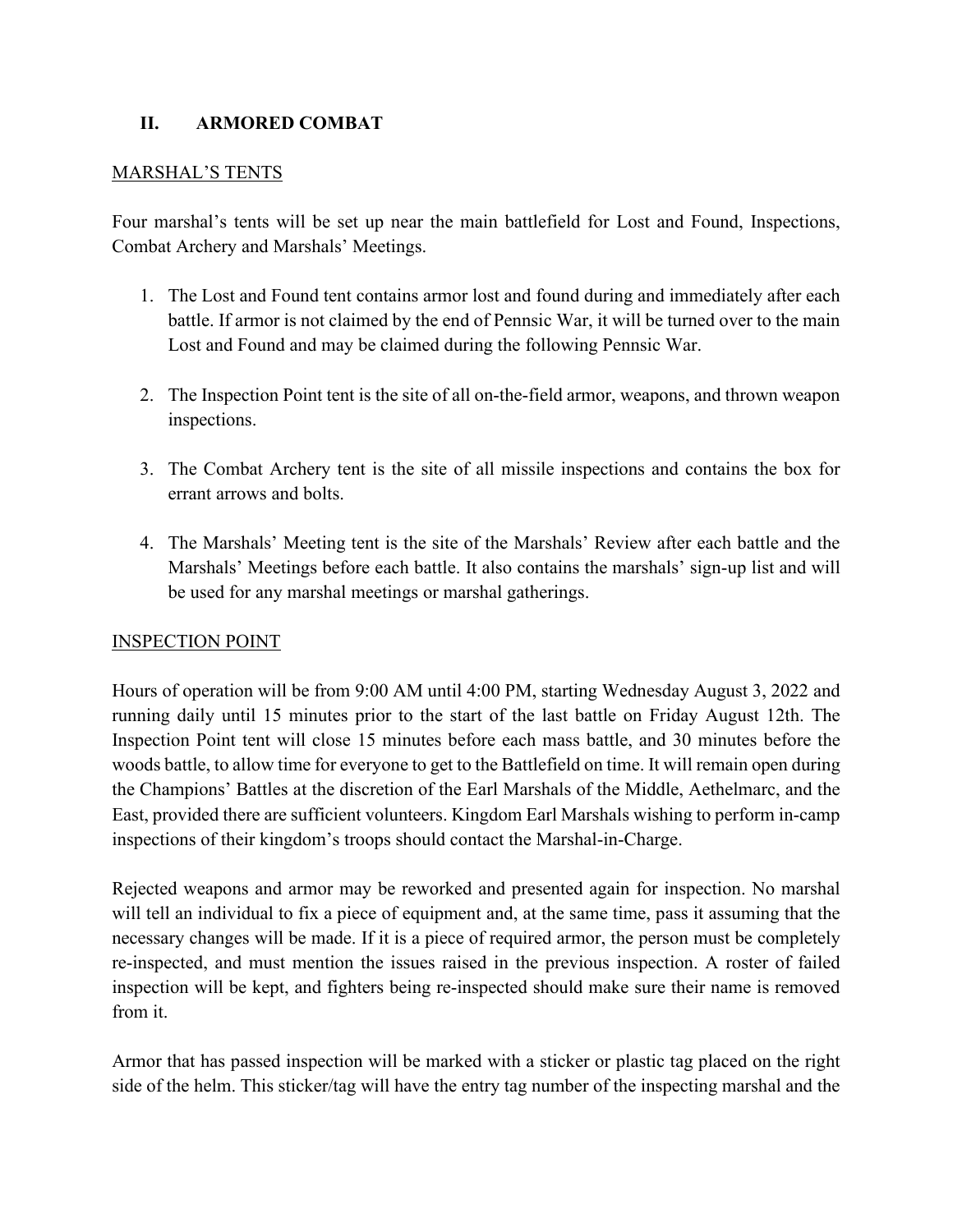inspected fighter. Weapons will be marked in bright paint. The inspection sticker and tag remain the property of the Pennsic War and may be marked through or removed during a battle as an indicator that the fighter may no longer participate in that battle. Once so marked, the fighter must present themselves at Marshals' Review after the battle. The Review will decide a proper course of action, which may include issuing a replacement sticker. Fighters who refuse or do not attend the Marshals' Review may be excluded from future Pennsic War combat and will be referred to their Kingdom Earl Marshal for further action.

## GENERAL ARMOR AND WEAPONS STANDARDS

All participants in combat-related activity must meet Society-minimum armor standards. All fighters will ensure that their armor meets those standards while they are fighting. The Principal Marshals reserve the right to ban any weapon, even if it would be legal in another kingdom. Any unusual or non-standard armor or weapons will be brought to the attention of the Principal Marshals before they will be allowed to be used. Decisions of the Marshal-in-Charge are final.

## PENNSIC WAR 49 SPECIFIC WEAPONS STANDARDS

- 1. Maximum spear length is nine feet. Only pultruded fiberglass and rattan are allowed. All spears must have at least a two-inch diameter (minimum) thrusting tip. The Tip end of the shaft must be capped with a Schedule 40 PVC pipe cap or equivalent to prevent the shaft from penetrating the tip.
- 2. Mandrake-style rubber thrusting tips are PROHIBITED on fiberglass-shafted spears.
- 3. No experimental weapons.
- 4. No punch daggers, T-grips, shovel handles, or offensive shield bosses.
- 5. No passive shields are allowed; a hand must control the shield.
- 6. No hinged shields or flexible shields are allowed.
- 7. No more than one hand may be used to hold or control a shield.
- 8. Shields may be grounded. Only one shield per person is permitted.
- 9. All shields shall be edged with leather, padding, or other covering or constructed in such a way as to minimize damage to rattan weapons or other fighters.
- 10. Shield edges may not have flexible extensions or flaps that extend beyond the rim or edge of the shield.
- 11. No thrusting shields are allowed.
- 12. Javelins must be a minimum of three feet in length and constructed in accordance with Society standards. They may be used in any designated battles.
- 13. No polypropylene swords are allowed.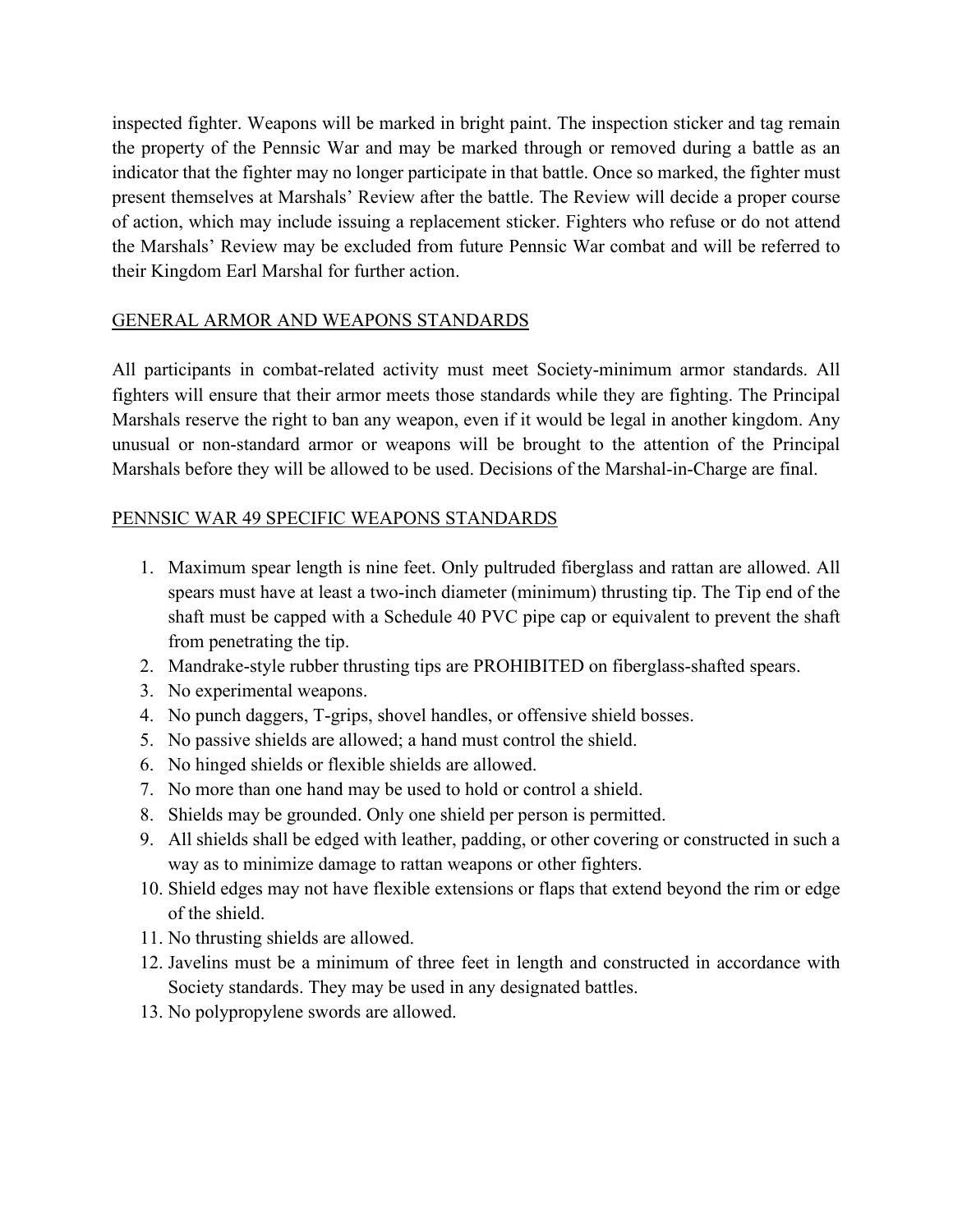### ARMOR AND WEAPON INSPECTION

All armor and weapons must pass inspection before they may be used in any combat at Pennsic War 49, including battles, tournaments, or pick-up fighting. Inspections will be performed at the Inspection Point tent. You will need to prove you are an authorized fighter to get inspected. In addition, the Earl Marshals of each kingdom after consultation with their crown may provide incamp armor inspections and may deputize any warranted marshal with a current valid SCA membership who is to perform such duties. Weapons must still be inspected at the inspection point, unless a principal marshal makes an exception.

## GENERAL COMBAT CONVENTIONS

All Society-wide rules regarding combat will be enforced. Specifically, note the following rules about behavior on the field:

- 1. Striking an opponent with excessive force is forbidden.
- 2. All fighters shall obey the commands of the marshals on the field or shall be removed from the field and subject to disciplinary action. Disagreements with the marshals on the field shall be resolved at Marshals' Review directly after each battle.
- 3. Each fighter shall maintain control over his or her temper at all times.
- 4. Upon hearing the call of "HOLD" all fighting shall IMMEDIATELY stop.
- 5. A fighter shall not enter the lists or participate in any form of SCA combat activity while impaired by alcohol or drugs (including, but not limited to: drugs prescribed by a licensed healthcare provider, over-the-counter medications, and illegal controlled substances.)
- 6. Any behavior that takes deliberate advantage of an opponent's chivalry or safety consciousness, or that takes deliberate unfair advantage of an opponent, is prohibited.
- 7. A fighter shall not deliberately strike a helpless opponent.
- 8. Any fighter who obtains an unfair advantage by repeatedly becoming "helpless" (for example, by falling down or losing their weapon) may, after being duly warned by the marshals on the field, be forced to yield the fight at the next occurrence of such behavior. The onus of this is on the marshals, not on the opponent. However, the opponent may ask the marshals to let the fight continue.
- 9. Grappling, tripping, throwing, punching, kicking, and wrestling are prohibited. Contact between combatants' bodies, shields, and weapons is expected in corps-a-corps or melee situations, as such controlled contact is allowed during these engagements.
- 10. Deliberately striking an opponent's head, limbs, or body with a shield, weapon haft, or any part of the body is forbidden.
- 11. Grasping an opponent's person, shield, weapon's striking surface, or bow/crossbow is prohibited.
- 12. Intentionally striking an opponent outside the legal target areas is forbidden.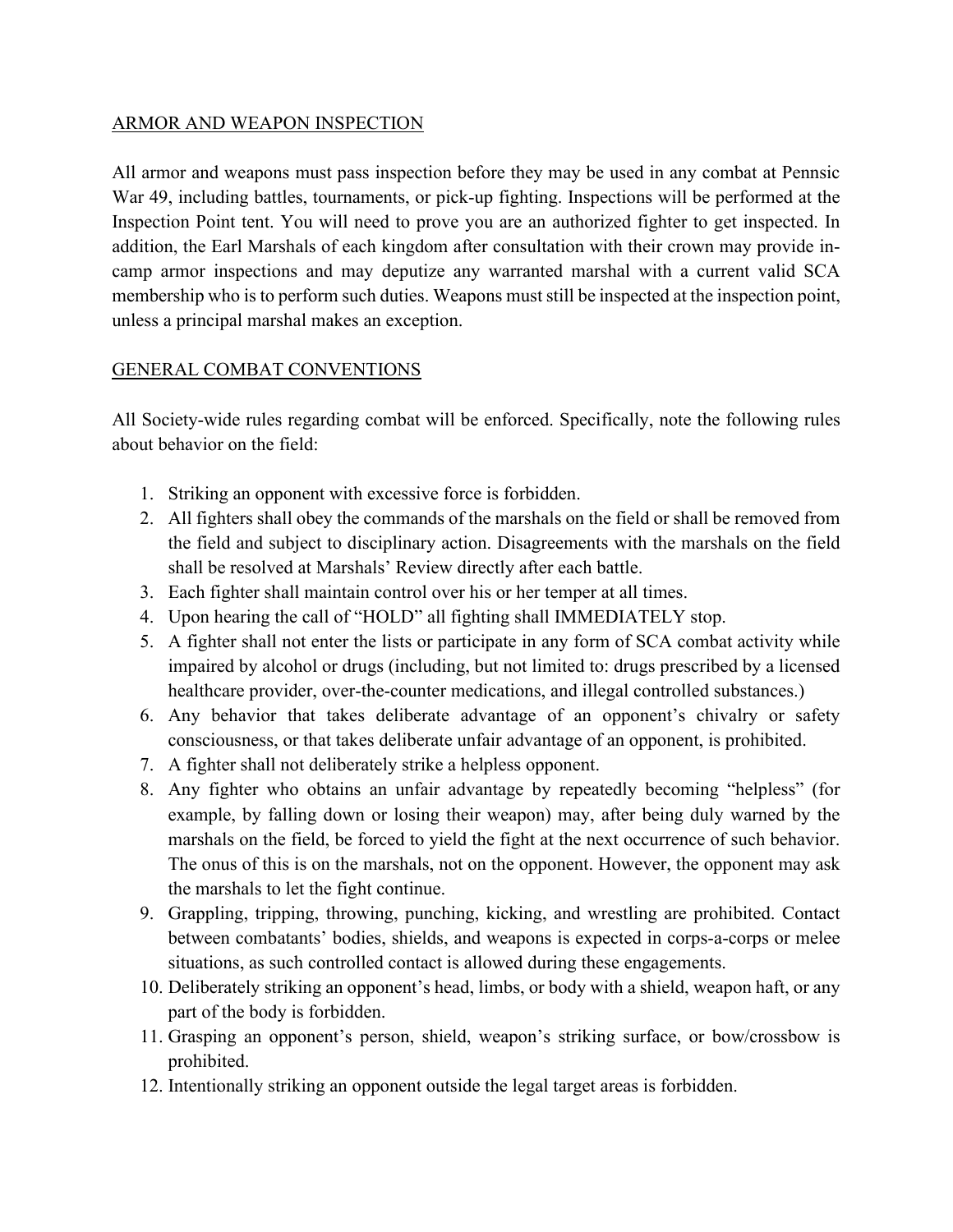- 13. The following rules and conventions specific to Pennsic shall also be used:
- 14. Face thrusting shall be allowed in all battles. An acceptable thrusting blow to the face shall be a directed touch and shall be substantially lighter than a thrust to other parts of the body.
- 15. Combat Archery and Thrown Weapons shall be allowed in designated battles. All combat participants may be targeted and hit by missile fire from combat archers and siege engineers. In other words, archers and siege engineers do not need "eye contact" with their opponents to shoot them. Legal target areas are the same as a thrust with a hand weapon.
- 16. Siege engines will be allowed in designated battles.
- 17. No declared death from behind.
- 18. No thrusts are permitted to the side, back, or top of the head.
- 19. Striking from behind is forbidden.
- 20. Charges: Per Society rule, you may not, as the result of a charge, hit someone in the body with anything other than the striking or thrusting surface of your weapon. Doing so violates either point 9 above in that you are not in control or point 10 in that you may not deliberately do so. In that vein, blind charges are prohibited. You cannot run blindly at your opponent without seeing where you are going and in any sense be controlled.
- 21. All helms must be obviously marked on the front and back with the color denoting the side for which they fight. No fighter may change the color of his helm for the purpose of deception. Failure to mark a helmet is unchivalrous and cause for removal.
- 22. Except in the case of unit-on-unit engagement, no more than four fighters shall attack a single opponent. When a fighter is part of a formed unit (i.e. a shield wall) that is fighting a similar unit, he may strike and be struck by any opponent within range. If a breakthrough occurs, one shot delivered in passing is allowed to the fighters passing and being passed.

#### ENGAGEMENT

Before you may strike your opponent, you must make them aware of your presence and intent by gaining engagement. This happens when you have made eye contact with your opponent and they have acknowledged you as a threat by reacting to you in some way (examples include, but are not limited to nodding at you, reacting defensively to you, going on guard against you, or blocking a light blow).

If an opponent seems to be ignoring your attempts to attract their attention you may NOT proceed to attack them. They may simply have felt they were bumped by their own team, not heard you, or already be engaged. In such an instance, you may continue your attempts to gain engagement, as well as fouling their weapons or shield with your weapon or shield. This way, you gain the advantage of being to the rear without jeopardizing safety. Deliberate refusal to engage an opponent is grounds for removal from the battle. Deliberately striking from behind without gaining engagement is likewise grounds for removal.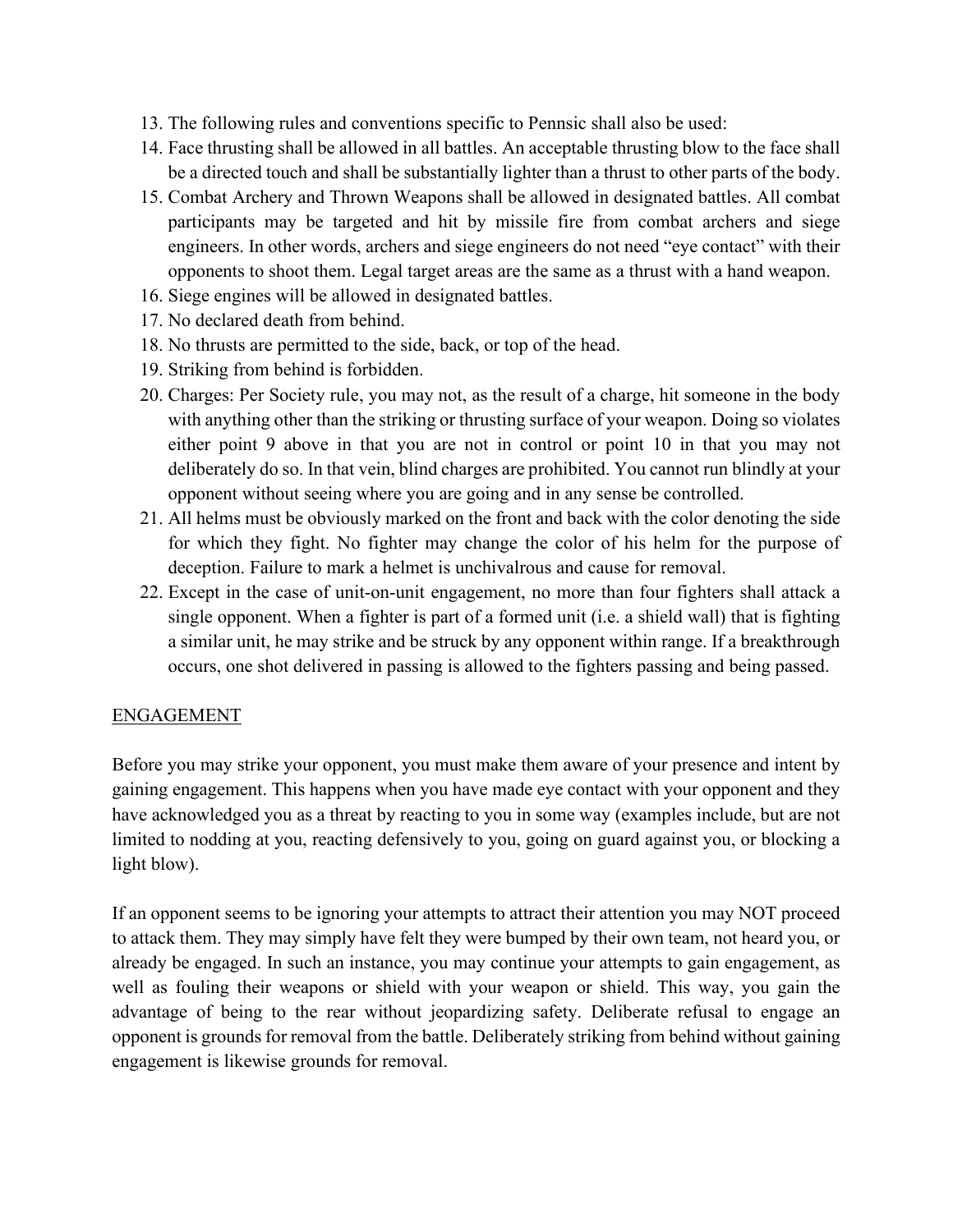Fighters attempting to disengage from an opponent are considered engaged until they have passed beyond the length of their opponent's weapon(s).

# **III. COMBAT ARCHERY**

The Combat Archery Marshal-in-Charge is Frederick Swartzwalder.

The Combat Archery Inspection Point will open on Wednesday, August 3 at 9:00 AM. Hours are generally 9:00 AM TO 4:00 PM daily until the last day of battles.

All combat archery equipment and procedures must be legal based on current Society rules.

## PROHIBITED EQUIPMENT AND FEATURES

These items are specifically prohibited at Pennsic War 49:

- 1. Hand slings.
- 2. Stone bows.
- 3. Small pistol-style crossbows.
- 4. Forward- or rear-style pistol grips.

5. Combat archery crossbows which utilize a mechanical advantage cocking lever. ("Goat's foot", "cord and pulley" and "belt and claw" systems are a few examples.)

6. Repeating crossbows.

7. Split prod design for crossbows utilizing a center shot system (an individual prod on each side instead of a solid one).

8. PVC bows or PVC crossbows.

9. Non-Society-period sights, spring/flipper rests, plunger buttons, stabilizers, clickers, or modern release aids.

10. Compound bows and compound crossbows.

Moreover, NO experimental combat archery equipment (bows and crossbows) or ammunition (arrows and bolts) will be permitted for use at Pennsic War 49.

We need volunteers to serve as inspectors and scribes. If you or someone you know would be good at inspecting or scribing, please come up and get trained! In order to inspect combat archery equipment or ammunition you will need to go through orientation, which takes about twenty minutes and includes a review of ammo/equipment inspection processes (to ensure consistency) as well as the proper way to fill out the Pennsic inspection forms. Oriented Combat Archery Inspectors will then be issued a Pennsic War 49 Combat Archery Inspector badge, which will quickly identify what they are allowed to inspect at Pennsic War 49. Wear this badge anytime you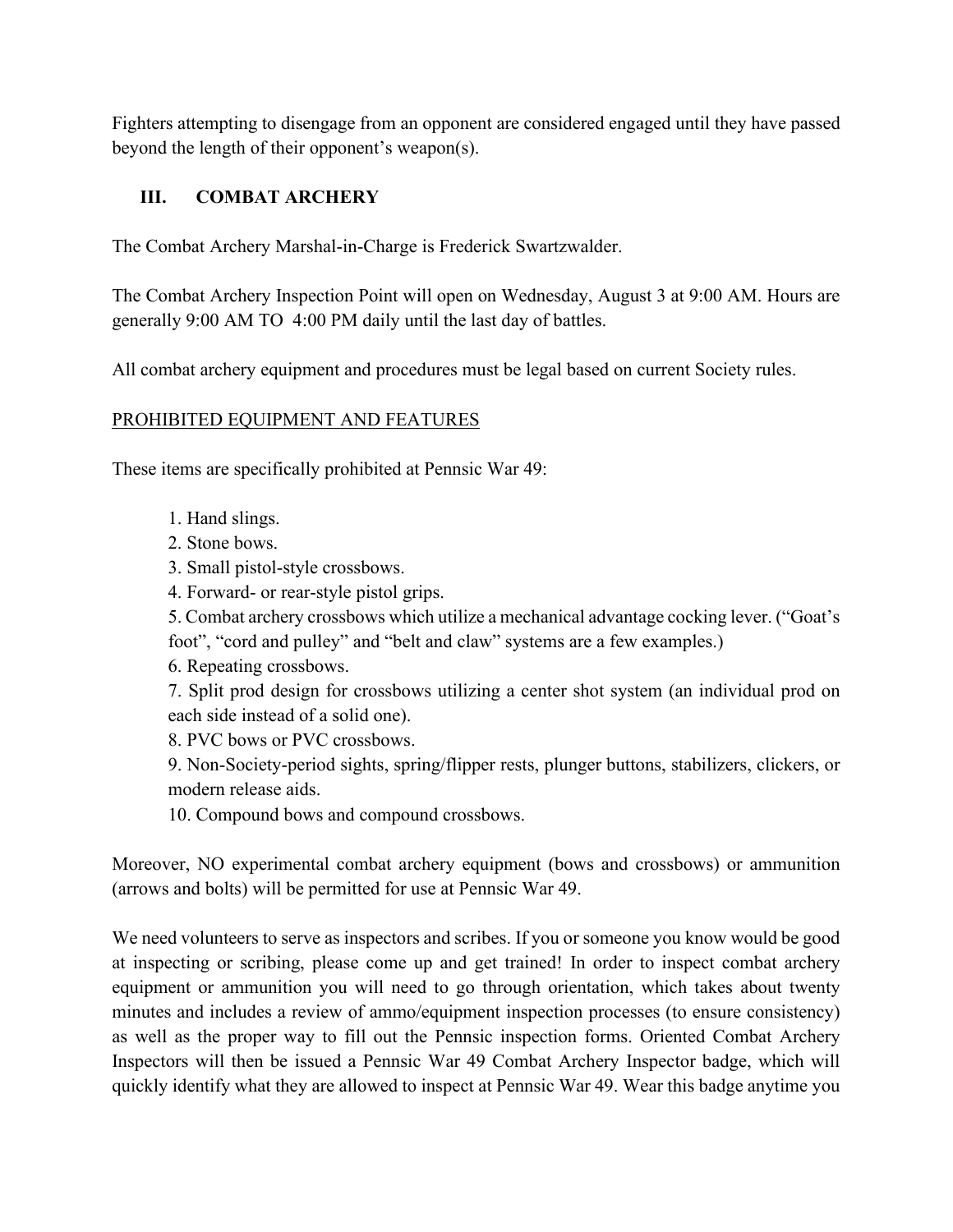inspect CA equipment or ammo. Inspectors can choose to inspect only specific categories (such as fiberglass ammo but not tubular ammo, or just ammo but not bows or crossbows). While it helps to be a CA Marshal in your home kingdom, it is not required.

Anyone who shoots combat archery ammunition is responsible for seeing that the proper initial and post-battle inspections are done. Please check, sort and repair your ammunition before bringing it to Inspection Point. In order to help ensure a safe and healthy war for all, all combat archers at Pennsic War 49 need to read all these regulations.

Anyone may bring combat archery bows, crossbows and ammunition to be inspected. If we need to find the owner, we'll come ask you for help finding them.

## INSPECTION PROCESS

All armor inspections shall occur at the Armor Inspection Point.

All initial Combat Archery weapon and ammunition inspections shall occur at the Combat Archery Inspection Point during posted hours (usually 9:00 AM to 16:00 PM daily). The Combat Archery Inspection Point will be open the same hours as the Armor Inspection Point. Any changes in the inspection hours will be posted outside the Inspection Point as early as possible and will supersede the hours posted in the Pennsic event guide.

Ammunition shot will not be inspected for use in consecutive heats of the same War Point. Tubular ammo may be inspected by the owner and reused immediately. We are going to attempt to reinspect non-tubular ammo between non-consecutive heats of battles where combat archery occurs. We'll assess the viability of that as the War goes on.

All arrows or bolts must be inspected for a specific day's use and be marked with the "color of the day".

All combat archery ammunition must have a printed label (not handwritten) with the owner's name and kingdom affixed to it. The label must be in English utilizing a legible/readable font and be completely covered with clear packing tape. NO reinforced or strapping tape may be used to cover the label.

If the combat archery ammunition is group ammunition, the group name can be used in place of the owner's name. If the group name is used, a point of contact within the group is required. Specifying the kingdom is mandatory on all labels.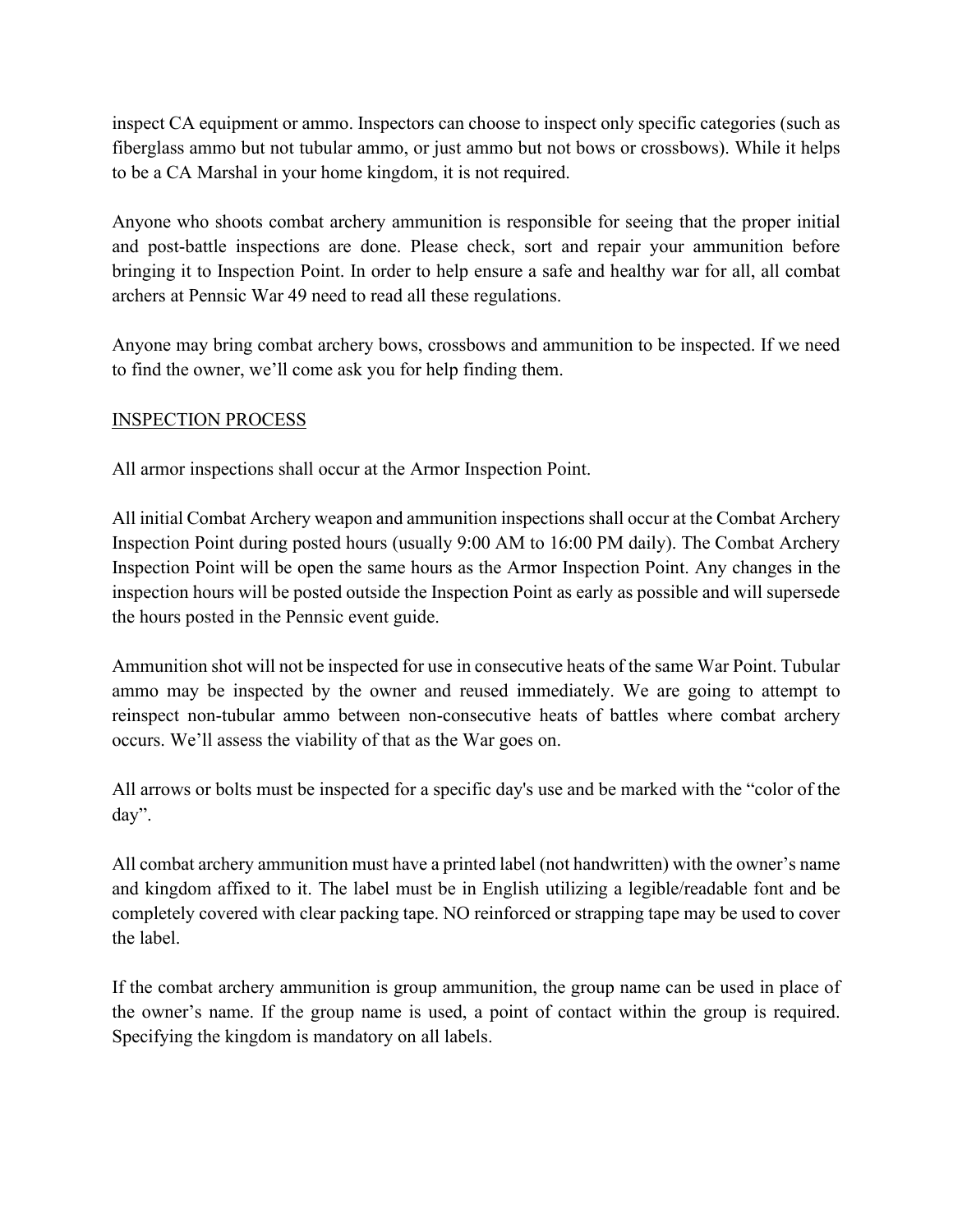It is strongly encouraged to get your Combat Archery ammunition inspected AT LEAST one day before any battle, since showing up on the day of the activity will likely result in insufficient time to have equipment inspected.

Inspections will officially cease 45 minutes prior to the posted start time of any battle so that the marshals have time to get ready for the battle. We'll stay open if we have the staff for it.

The Pennsic Combat Archery Marshal-in-Charge, their deputies, and approved designees may inspect all Combat Archery equipment and ammunition to the above "Pennsic standard", which supersedes any kingdom-level standard. Any decision may be appealed in the usual manner.

## RULES SPECIFIC TO COMBAT ARCHERY

## 1. On the Field

All bows, crossbows, and ammunition shall meet, at minimum, all Society standards for construction. They must also meet any additional restrictions described in this document, or restrictions declared by the Pennsic War Combat Archery Marshal-in-Charge as needed.

As with any weapons form, an archer may yield to an opponent, and archers should feel free to loudly express their "dead/yield" status. Courtesy taps delivered by an opponent should be accepted by the combat archery combatant as the gift they are. Likewise, an opposing fighter throwing excessive or repeated blows into a "subdued/dead" opponent will face disciplinary action.

Targeting of the back of an individual (alone or in an organized unit) is prohibited. A cluster of folks may be targeted within 180 degrees of the direction the group as a whole is facing, and a rearward facing opponent shot thusly should accept the strike. This applies equally for an opponent who has rotated after release. The actual specific targeting of the back side of any individual is prohibited.

There is no limit on the amount of ammunition an archer may carry unless defined in a specific battle scenario.

All Combat archers must remove ammunition from crossbows and hand bows when a hold is called. Crossbows may remain cocked. Archers may nock at "Make Ready" and fire at "Lay on".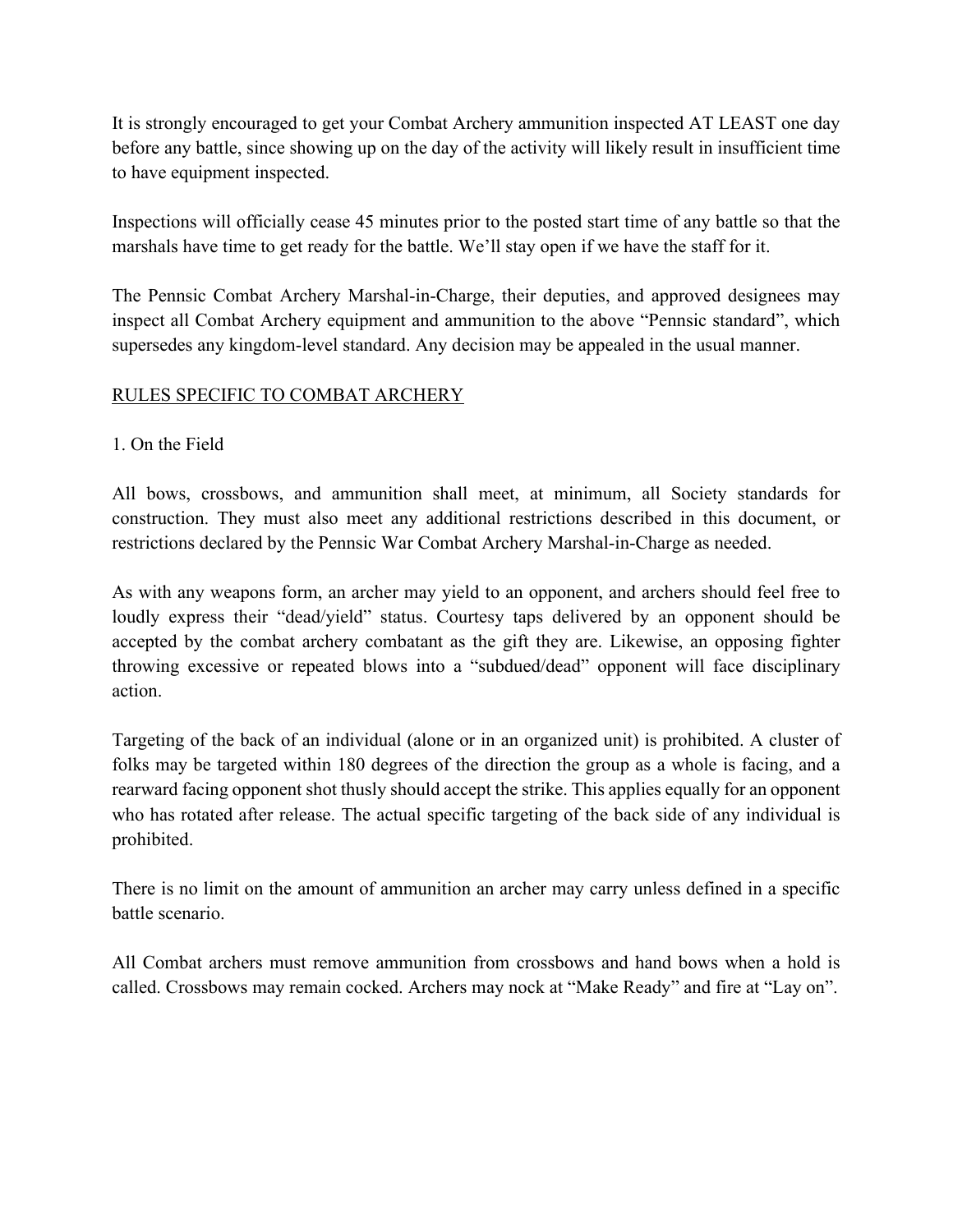### 2. Bow/Crossbow using Fiberglass Shafts

A hand bow shooting fiberglass arrows must have a minimum 20-pound pull to a maximum 30 pound pull at 28-inch draw.

The handbow must be designed/constructed to safely draw 28 inches or it cannot be used in SCA combat.

A crossbow shooting fiberglass bolts must have a minimum 400 inch-pounds to a maximum 600 inch-pounds rating.

Any bow/crossbow that is allowed to shoot fiberglass ammunition may also use any tubular ammunition approved for use at Pennsic.

3. Bow/Crossbow using Tubular (Sil-o-Flex or Equivalent) Arrows

A handbow that measures over 30 pounds pull and less than 50 pounds pull is considered a heavy handbow and may only shoot tubular ammo. A heavy handbow must be marked with a 4-inchwide band of red material (tape, cloth, etc.) that goes completely around the upper limb of the bow.

A crossbow that measures greater than 600 inch-pounds and less than 1000 inch-pounds is considered a heavy crossbow and may only shoot tubular ammunition. A heavy crossbow must be marked with a 4-inch-wide band of red material (tape, cloth, etc.) that goes completely around the right-hand side of the prod as viewed by the archer.

## POST-BATTLE SORTING

After ANY Pennsic sponsored battle, ALL Combat Archery participants are required to help collect ALL arrows and bolts (not simply their own) and bring them to the designated area for reinspection (likely SOUTH of Battlefield just outside the boundary).

The Process: After each battle, all fiberglass ammunition shall be placed in one pile & all tubular ammunition in another to facilitate re-inspection by the marshals. The piles should then be subdivided by bolts and arrows, forming four piles. Combat archers, not marshals, will then divide the piles by owner, so cooperative help is appreciated at this critical juncture. Once an owner claims a pile is likely complete, marshals will begin the re-inspection process for ammunition integrity as quickly as possible. Be sure you do not remove your arrows or bolts from the field until they have been inspected and marked for the next battle, as it is vitally important that we ensure the safety of all ammunition as well as discover incidents of failure, if any. This process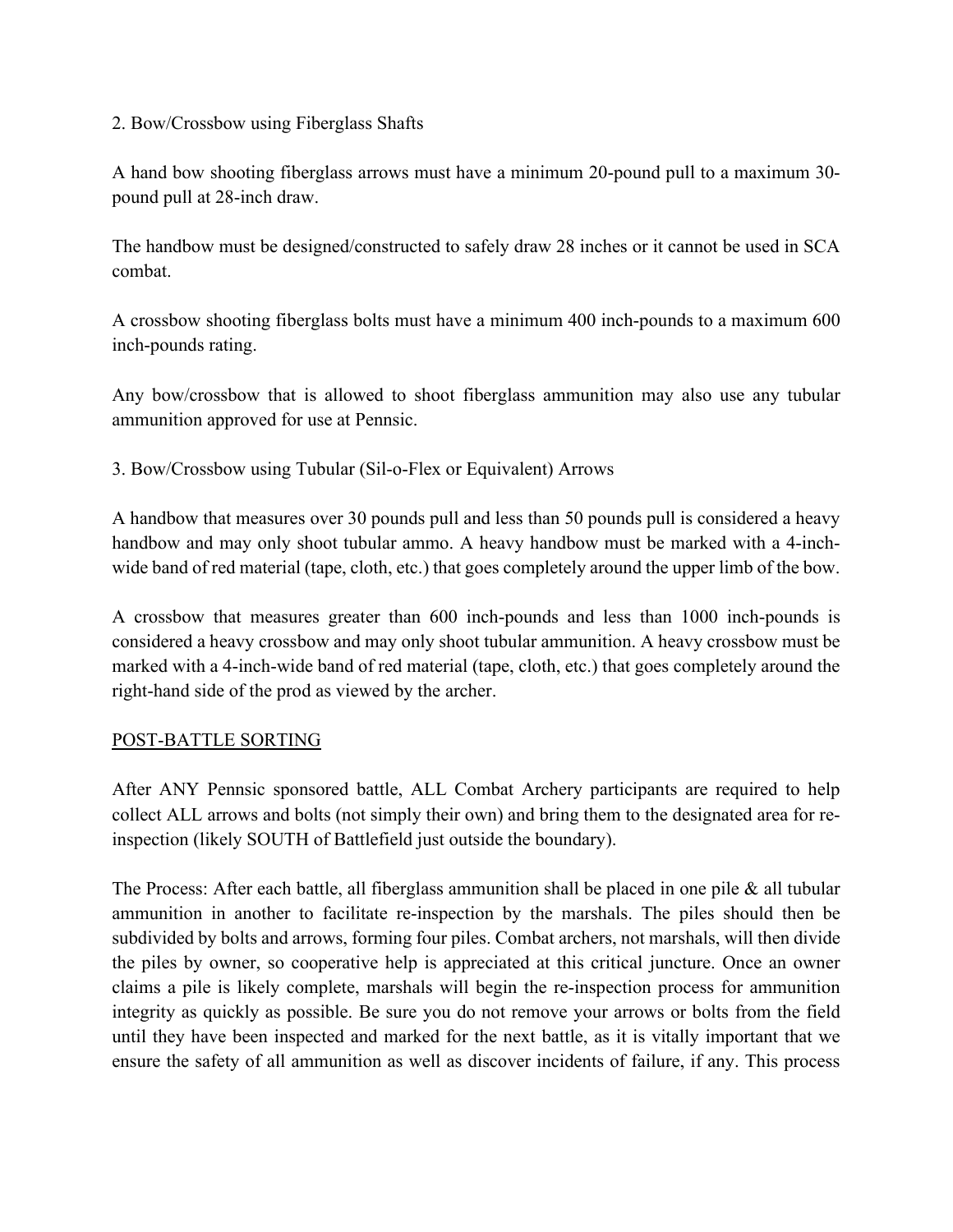should also reduce loss due to theft as any ammunition noted as heading "away" should be suspect and questioned.

Note: If you are unable to help with the sorting/inspecting process, you must designate someone to take care of your ammo in your place. Scheduling occasionally requires you to be elsewhere, but do not abandon your ammo; it will not get inspected without someone claiming it.

## OVERPOWERED AND NON-INSPECTION WARNING

Anyone using fiberglass-shafted ammunition in a heavy bow or heavy crossbow will be banned from all fighting activities for the rest of the Pennsic War and will be subject to other disciplinary action via the proper Armored Combat Violation Review procedure. This will result in a trip to Marshals' Review at the least.

Likewise, ANY use of uninspected ammunition or weapons on the battlefields of the Pennsic War will prompt immediate removal from the battlefield and will be subject to other disciplinary action, including a potential fighting ban, via the proper Armored Combat Violation Review procedure.

## NOTES:

Play safe and fair. We have a specialized weapons form that requires specialized skills, understanding and accommodations. Please play responsibly.

Help clear the field after battle – many hands make light work.

Thank the marshals, both CA and otherwise. They give freely of their time so YOU can play.

Lastly, consider becoming a marshal-in-training. You can find no better place to "see it all" than Pennsic. As our community grows, so too must its Combat Archery marshal corps and you are welcome to be a part of that growth. Come to the Combat Archery Inspection Point to volunteer!

# **IV. SIEGE COMBAT**

The Siege Combat Marshal-In-Charge is Forester Edward of Thorn.

Official siege activity at Pennsic War 49 will be limited to the Main Battlefield. In case of disputes, the Pennsic War 49 Marshal-in-Charge will make the final call. Society siege rules will be used for governing all siege activities unless otherwise stated below. For the battles in which siege will take place, please see the Battlefield Schedule. See the Pennsic University Class Schedule for the siege-related classes.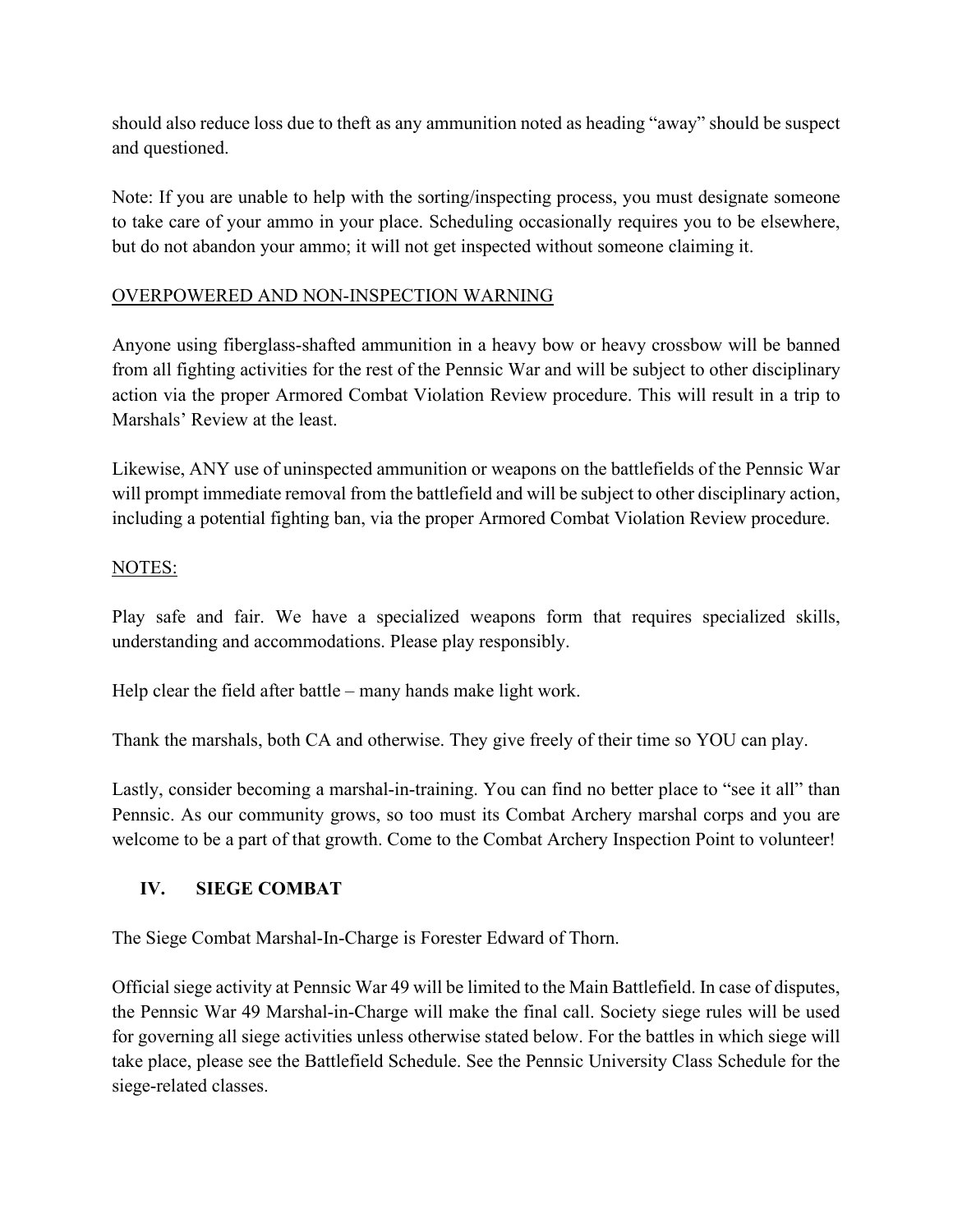Note: There may be additional changes to scenarios, rules, and schedules; these will be posted at Inspection Point.

All siege marshals must wear eye protection such as protective shatterproof eyewear or a helm. Siege marshals should wear a standard black marshal's tabard and carry a marshal's staff. If you are going to marshal in armor wear a marshal's tabard over the armor. If wearing a helmet, a drape or other distinctive marking is required to differentiate you from a fighter on the field. Please be at Marshal's Point 45 minutes prior to any battle you will be marshaling. All meetings for siege marshals will be posted at Inspection Point.

## SIEGE AMMUNITION DAMAGE

Blows from siege-class ammunition (1-pound rocks, 4-tennis-ball clusters, and 48-inch ballista bolts, all of which are colored yellow) will be judged fatal upon striking any legal target area and will kill through shields if the shield is being carried. Siege munitions are considered spent upon striking a weapon, a fighter, the ground, or a battlefield structure. Only the first fighter hit is dead.

Pavises (grounded shields not supported by a combatant) are destroyed by a single hit from siege engine ammunition. Combatants behind the pavise are not killed.

Small arms munitions (single tennis balls and tube-shafted combat archery arrows and bolts) fired from a siege engine will be treated as Combat Archery projectiles.

# WHEN A HOLD IS CALLED

All holds will be general holds for siege engines unless a scenario specifically designates local holds for artillery.

An engine may not be loaded during a hold, and any munitions must be removed from the engine until "lay on!" is called. If the engine is already cocked it may remain cocked unless the engineer chooses to uncock it, or a siege marshal asks that it be uncocked. During long holds, decocking is advised if it is safe to do so.

If an engine is cranking the string back when a 'hold' is called, it must be safely returned to a noncocked state. For engines that can stop the cranking at any point, such as with use of a ratchet, they are to stop once hold is called and not resume until "lay on!" is called.

The crew of an engine shall not fire its ammunition once a hold has been called. Violations will result in both the engine and crew's removal from the battle and possible disciplinary action.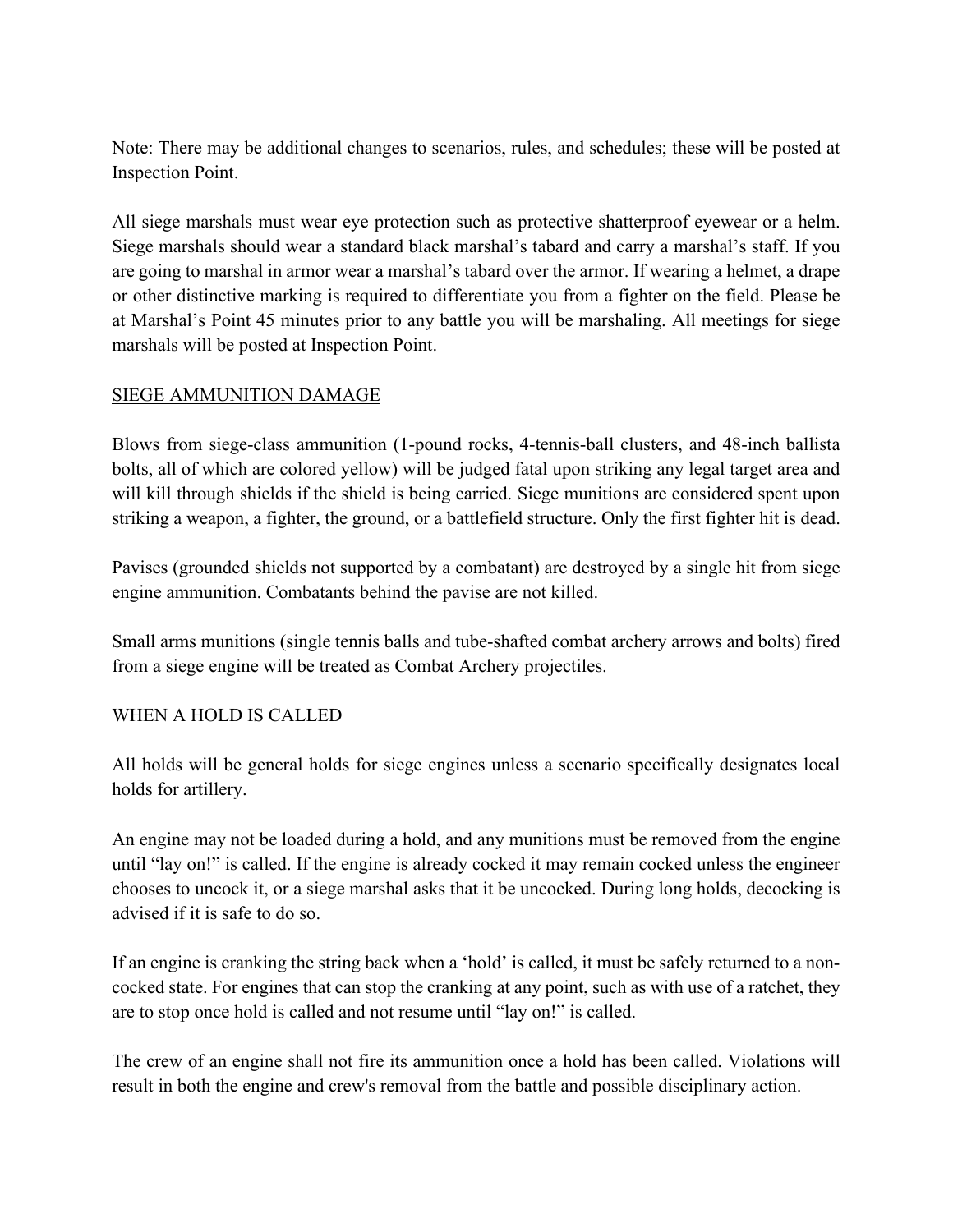## ENGAGEMENT

All fighters are engaged with siege engines at all times during a battle no matter which way they are facing.

Direct fire weapons shall not be discharged against personnel at a range of less than 30 feet or in such a manner as to willfully allow the projectile to leave the battle area proper or to land in designated unsafe zones.

No engine will be discharged while any non-crew person is within a 5-foot range of moving parts. Larger safety zones may be designated where necessary.

## DESTROYING SIEGE ENGINES AND STRUCTURES

When engaging an engine or structure, do not strike or thrust at it with a handheld weapon! The proper way to destroy these weapons is to safely approach the engine or structure, lay your weapon on it, and declare "this weapon is destroyed". This shall be done in a safe and deliberate manner, not in a rush or while engaged with any other opponent. Anyone found intentionally striking a siege engine or structure will be removed from the field and possibly face further action, such as a Marshals' Review.

Active combat should not take place within five feet of an active siege engine. If this situation arises, a hold will be called and the engine declared destroyed.

Siege engines can be destroyed by 3 hits from a ballista bolt, 3 hits from a 4-tennis-ball rock, or 1 hit from a 1-pound rock unless a scenario has other rules. Siege towers are only destroyed by 3 hits from a 1-pound rock.

## CREW REQUIREMENTS

Anyone crewing an engine in combat situations must be authorized in siege combat.

Crew members wishing to defend an engine may do so as long as all action takes place at least five feet from the engine.

Siege personnel may choose to leave the engine and fight if they wish. Remember, if the number of crewmembers at the engine goes below the minimum number required for that class of machine, it may not be operated.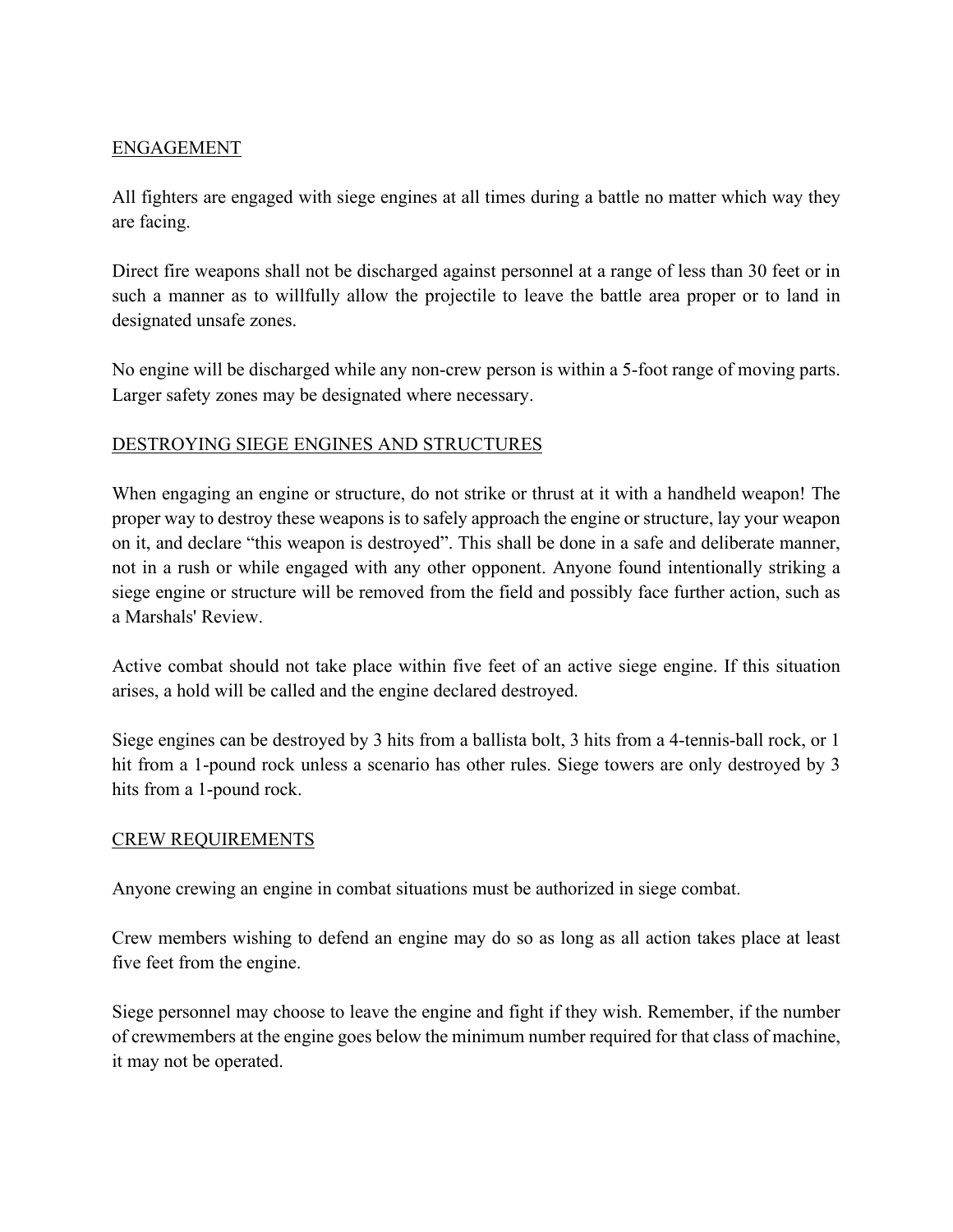Siege engine crews are to be treated as any other fighter on the field. If they are authorized for other weapons forms and have a secondary weapon, they may use it. If not, they may be killed as an unarmed opponent; if they yield, do not strike them.

## SIEGE ENGINE INSPECTION

Preliminary inspection of the engine shall be made before any shots are fired. This inspection checks for structural integrity of the components of the engine. This structural inspection is done according to the specifications published in the Society rules.

The operational demonstration phase of the inspection shall, at minimum, consist of four shots in a row without mechanical failure from the engine when configured for the maximum power it will use on the battlefield. These four shots shall deliver the ammunition between 40 and 80 yards (36.6 to 73.2 meters) down range. The siege engine shall consistently deliver the ammunition in a reasonably straight and stable path down range, though a curving path due to a crosswind is acceptable.

Static inspection for stability of the engine, mechanical observation of the framework and the mechanism shall be made after the firing.

The crews of direct fire engines should be willing to receive a shot from their engine at minimum range, while in armor, should it be requested.

# SIEGE TOWER AND OTHER STRUCTURE INSPECTION

Inspection will include, at a minimum, structural integrity, stability, condition of hardware, and condition of any safety devices (barriers, walls, etc.). Inspection will ideally be made with a maximum load of armored combatants on board the siege structure. Inspection will include a demonstration of mobility if the structure is designed to be mobile. Please refer to Society siege rules for approved structure construction methods.

If you are planning to bring a siege structure, make sure that the Siege Marshal-in-Charge has been informed of it and the structure is inspected prior to a battle, so you do not bring it miles and miles and then find out that it will not be allowed.

## AMMUNITION INSPECTION

All ammunition must now abide by the half-inch rule: it may not penetrate a face grille by more than a half-inch. Ballista bolt fins must use materials or techniques that abide by this rule.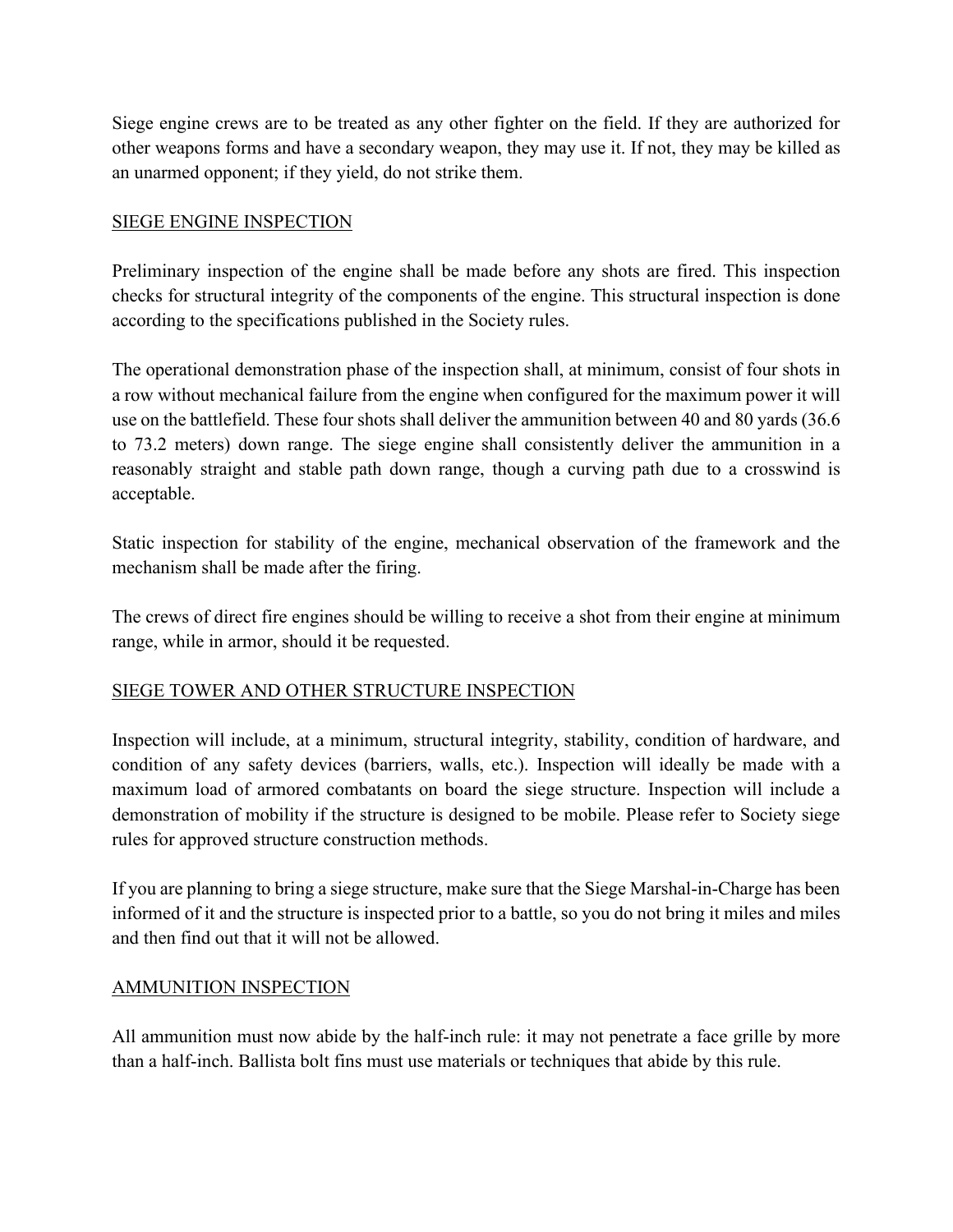All missiles must be inspected for that day's use and must be marked with the color of the day.

Your siege ammunition is inspected when your siege engine is inspected. You can also have your siege ammunition inspected at Inspection Point if there is a siege marshal present. Check the postings at Inspection Point for specific times. Siege ammunition inspection will also take place on the Battlefield immediately after a siege battle.

All siege ammunition must be labeled with the owner's name, group, and kingdom in English on a printed label. If a group owns the ammunition, then use the group's name and kingdom.

After each battle that uses siege ammunition, the bolts, rocks, and other approved siege projectiles will be re-inspected for the next day's battle and marked with that color of the day. Please help clean the field and bring all siege missiles to a designated spot to be re-inspected.

Siege ammunition inspections at Inspection Point will cease 45 minutes prior to the posted start time of any battle.

# **V. RAPIER COMBAT**

The Rapier Marshal-in-Charge is Master Darius Lowen.

# **INSPECTIONS**

Hours of operation will be from 9:00am - 4:00pm starting on Wednesday August 3 and running daily until 15 minutes prior to the last battle on Friday August 12th. The inspection point will close 15 minutes prior to all mass battles, and 30 minutes before the woods battle.

All inspections will be made by a marshal from the rapier combatant's home kingdom. If there is no marshal from that kingdom present then inspections shall be made by any inspecting marshal to Society standards. Inspections are to be done on the field every day before engaging in combat of any form.

Since weapons and protective gear need to be inspected every day they will be used, we are not going to require inspection stickers for rapier fighters this year. However, to participate in any form of rapier combat, you must keep your Pennsic medallion visible and accessible.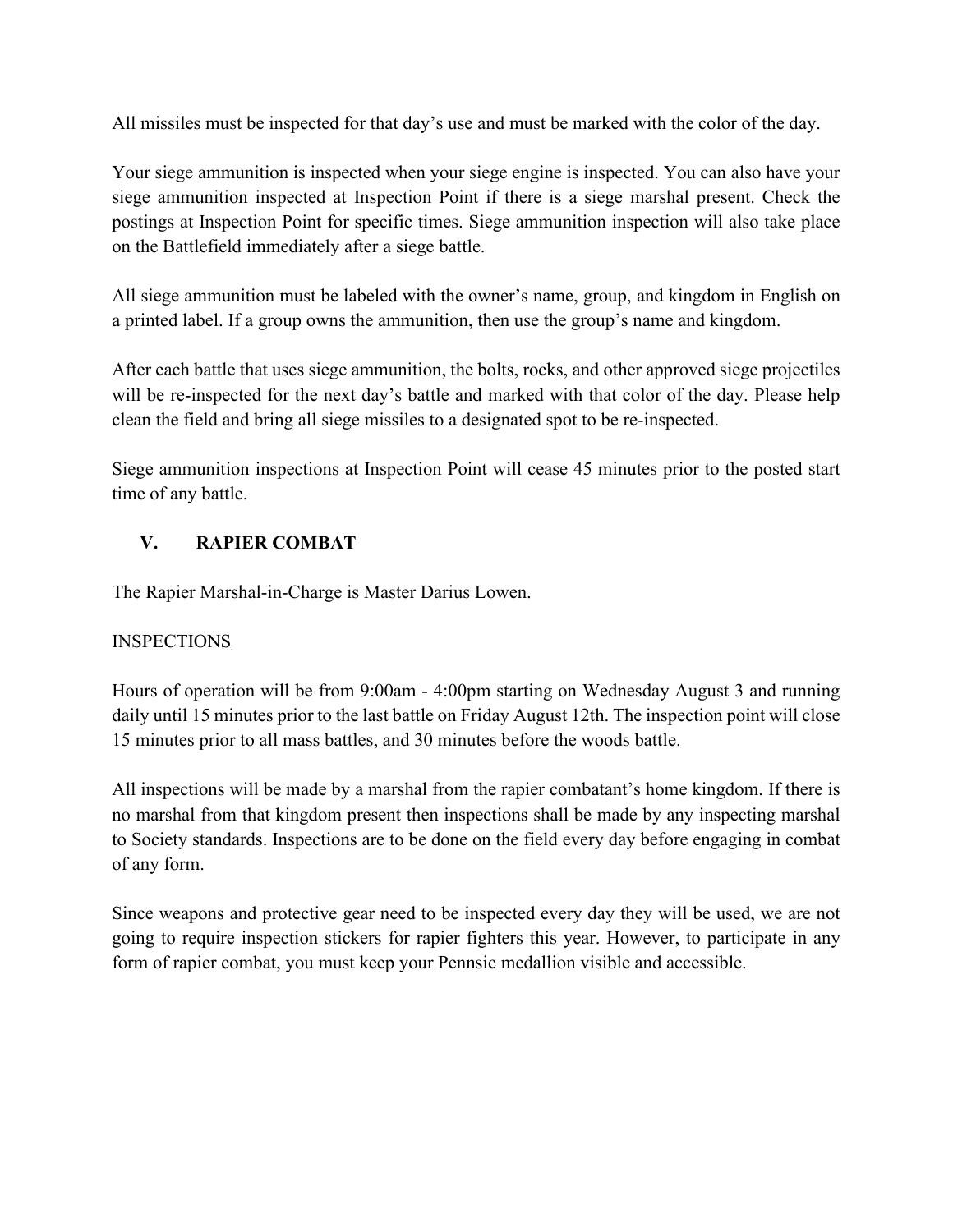### CUT & THRUST RAPIER

Fencers interested in practicing Cut-and-Thrust rapier may do so on the rapier field using the Society rules or their own kingdom's C&T rules. Fencers wishing to practice C&T must be supervised by a marshal warranted in C&T.

## YOUTH FENCING

Minors wishing to participate in youth fencing activities must first see the Youth Rapier Marshalin-Charge, accompanied by a parent, court-appointed legal guardian, or notarized guardian to complete necessary paperwork. Participation in youth fencing activities shall be governed by the rules in Section VIII: Youth Combat.

### PENNSIC WAR 49 RAPIER CONVENTIONS

These rules establish standards and conventions for rapier combat at Pennsic for all rapier activities. Kingdoms sponsoring other rapier events at Pennsic will employ these rules at minimum and may add additional rules specific to the kingdom hosting the tournament. These rules are designed to promote safe rapier combat at Pennsic, and all participants in events governed by these rules are responsible for knowing, understanding, and applying them. However, no matter how clear or accurate, rules cannot replace common sense, good judgment, and concern for the participants. If a question arises when applying these standards, choose the response that promotes the greatest degree of safety for all participants.

#### **General Information**

Rapier combat shall be conducted in accordance with the rules of the lists of the SCA, Inc., the Society-wide rules for rapier combat in the SCA, and these rules.

Per the Society-wide rules for rapier combat, all fencers, prior to every combat or practice, shall ensure their equipment is safe, in good working order, and has been inspected by a marshal authorized to inspect rapier gear. At Pennsic, such inspection must be performed a minimum of once per day by either a marshal from a fencer's home kingdom to that kingdom's standards or, if a marshal from that kingdom is not available, by any marshal to the specifications described in Society rules.

Marshals have the power and the duty to remove from the field any person who is violating the rules of the list. Such violations include, but are not limited to, non-acceptance of blows, ignoring the rules of engagement, and behavior that is dangerous to combatants. Marshals should keep in mind that all fencers are honorable people and treat them with courtesy and patience. Remember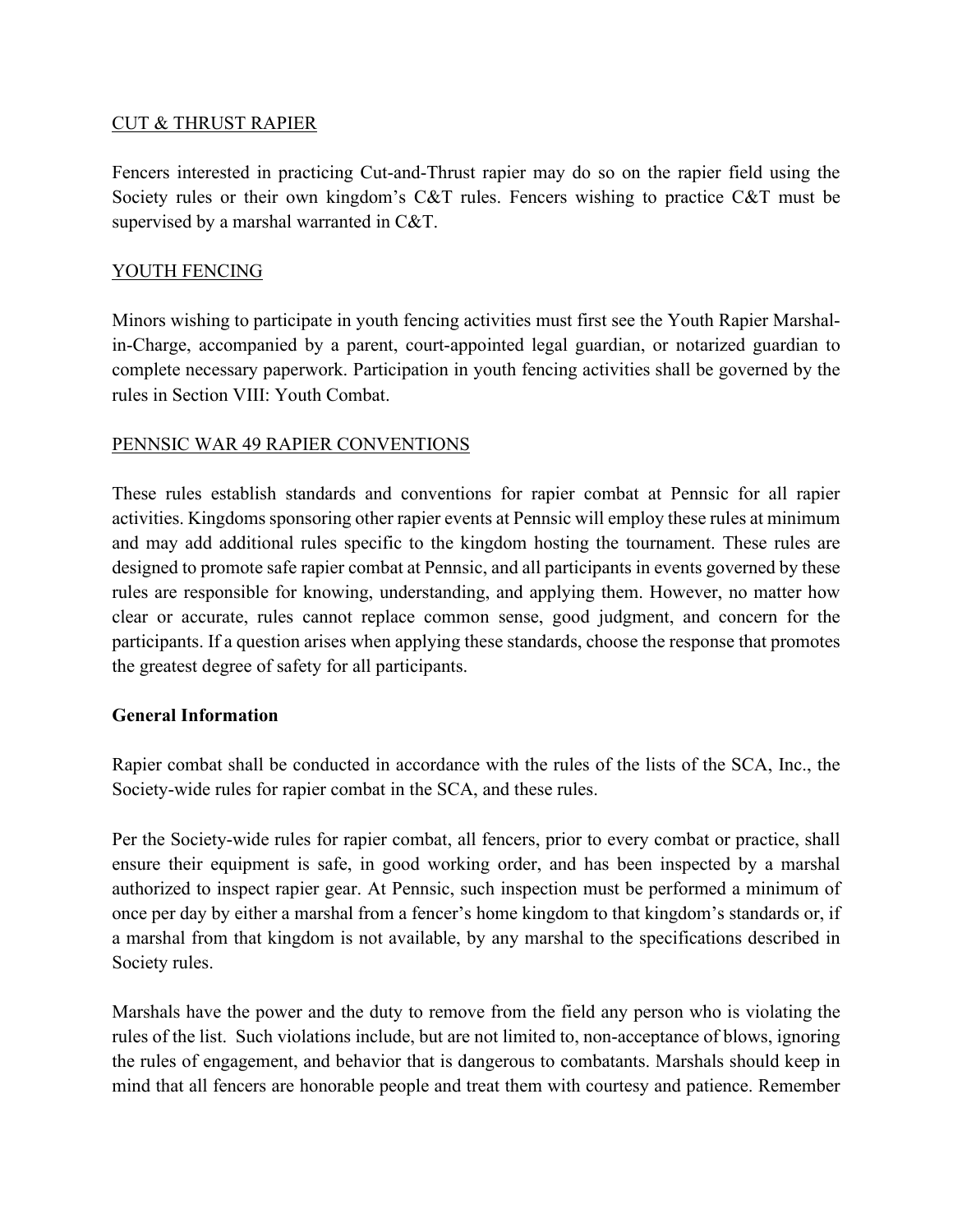that honest mistakes do happen. If someone is so removed, the parties involved must go to the next Marshals' Review.

Fencers should remember that the marshals are attempting to ensure the safety of all fencers present and treat them with courtesy. Marshals shall always be obeyed by combatants on the field.

## **Use of Weapons and Parrying Devices**

Valid blows are performed by:

- 1. Thrusting with the point of the blade (thrust)
- 2. Sliding the edge of the blade by pulling (draw cut) or pushing (push cut) a minimum of 6" across the target.
- 3. Placing the tip of the blade upon, and then drawing it (tip cut) a minimum of 6" across the target.
- 4. Spears may be used for thrusts only; spears may not be used to deliver any other type of blow, including cuts. Note: At the discretion of the Rapier Marshal in Charge, sparring may take place in which spears are used to cut. Such sparring will be monitored by an approved marshal, and no cuts from spears shall be permitted in war point battles, tournaments, or melee battles larger than 3 vs. 3.

Though the gloved hand may be used to parry, it shall not be used to push, grasp or strike an opponent. Blade grasping is not permitted in any War Point event. The use of blade grasping in other rapier activities shall be at the discretion of the marshal in charge of a particular melee or tournament.

Parries may be performed with weapons, parrying devices, the gloved hand, or any other part of the body. Striking an opponent with any part of a weapon or parrying device not approved for that purpose is prohibited. Fleeting contact between opponents is allowed, as long as no grappling, deliberate striking, or other unsafe behavior occurs. Conduct in violation of this rule which creates a significant safety hazard on the field will be grounds for immediate removal from the field.

## **Blades**

There are three classes of rapiers in the SCA: light rapiers, heavy rapiers, and cut and thrust blades. The use of light rapiers is prohibited in any War Point battle. Any blade in a given rapier class may be used against any other blade in that same class, but not against blades of the other classes. An exception to this are those blades that pass the flexibility standards as legal for "both" heavy rapier and C&T. These blades may be used in both "styles" of combat, i.e. heavy rapier and C&T. Check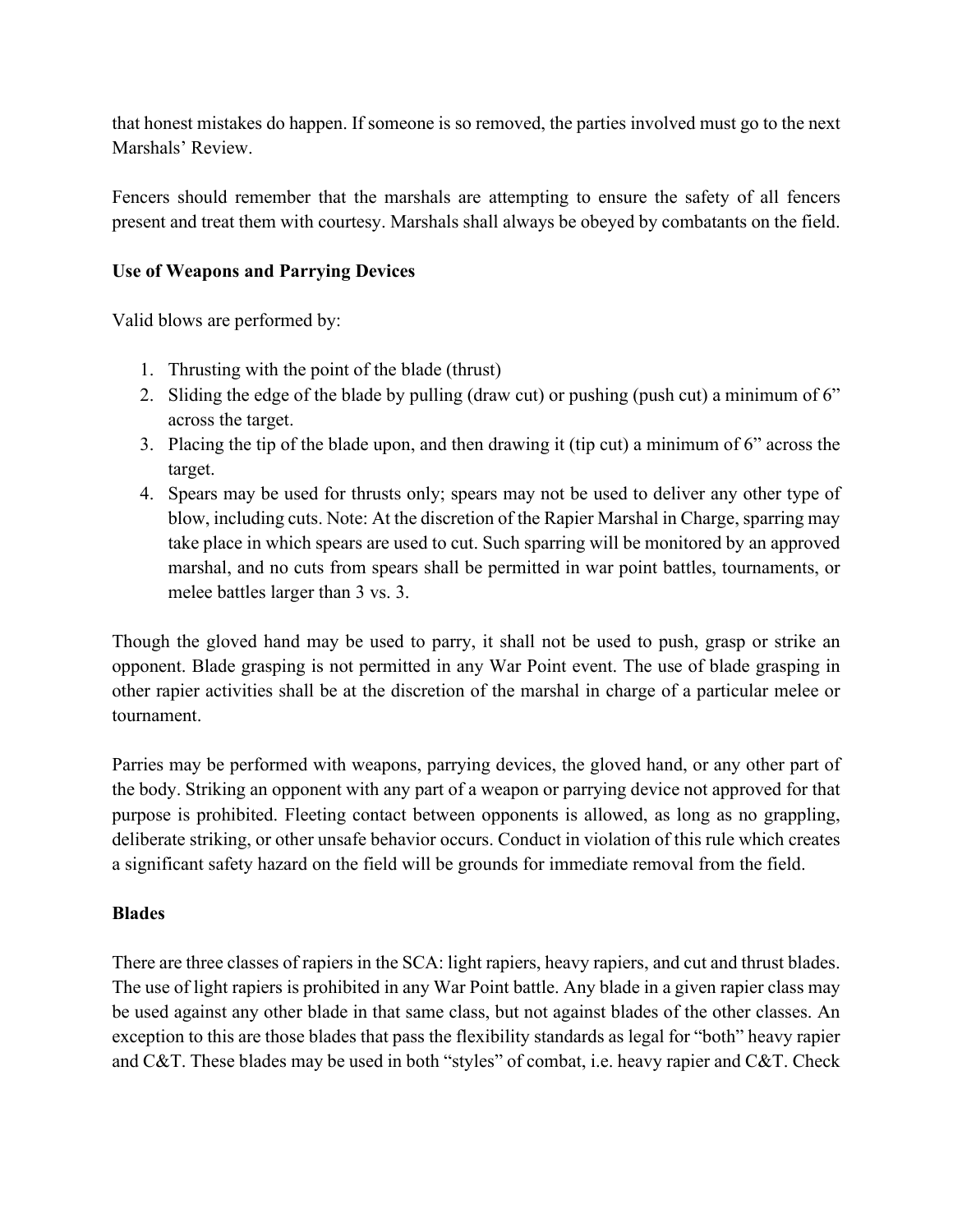with the Rapier Marshal-in-Charge if there is any question as to the legality of a blade for a particular event.

Groups hosting a particular rapier event may specify the types of blades to be used at that event. If a tournament specifies allowed blades only by general type, i.e. light or heavy, then all blades allowed at Society level in this category will be allowed.

## **Parrying Devices**

Parrying devices shall follow the SCA Rapier Handbook, with the additional rule that shields/bucklers cannot be more than 40" on any diagonal and may only be wielded in one hand.

No passive shields, bucklers, armor bits etc. Unless combat is happening in an "Armor as worn" convention, any worn objects are treated as part of your body and any legal blows delivered to the objects should be recognized as legal blows. IE You can wear a finger buckler for personal protection, but if struck, you must take the blow, the buckler does not "stop" the blow. Similarly, you cannot strap a shield to your back and be protected. Sword and dagger guards, active shields, etc. act as normal.

## **Spears and Pikes**

Spears that follow Society Rule are permitted for thrust only use in non war point, non La Rochelle fencing activities. Note: any spear head that has had any filler added is not permitted.

## **Rubber Band Guns**

Rubber band guns ("RBGs") are approved for use under the following conditions:

- 1. RBGs are allowed if it has been announced beforehand.
- 2. Everyone on the field during a melee using RBGs must have eye protection of some kind, including marshals and water bearers.
- 3. When a hold is called, all loaded RBGs should be aimed at the ground, or if this is not possible, aimed away from all persons. In the case of rubber band cannons, a fully armored crew member must stand in front of the cannon blocking any accidental shot.
- 4. At the end of melees, the fighters must unload all RBGs before leaving the field.
- 5. RBGs are only approved with surgical tubing shot. Use of tubing containing any liquid, sand, beads, or any other material is not legal.
- 6. RBGs should mimic the appearance of a period firearm. A dagger blade may be attached to an RBG pistol to mimic a bayonet, but such a blade must meet flexibility requirements.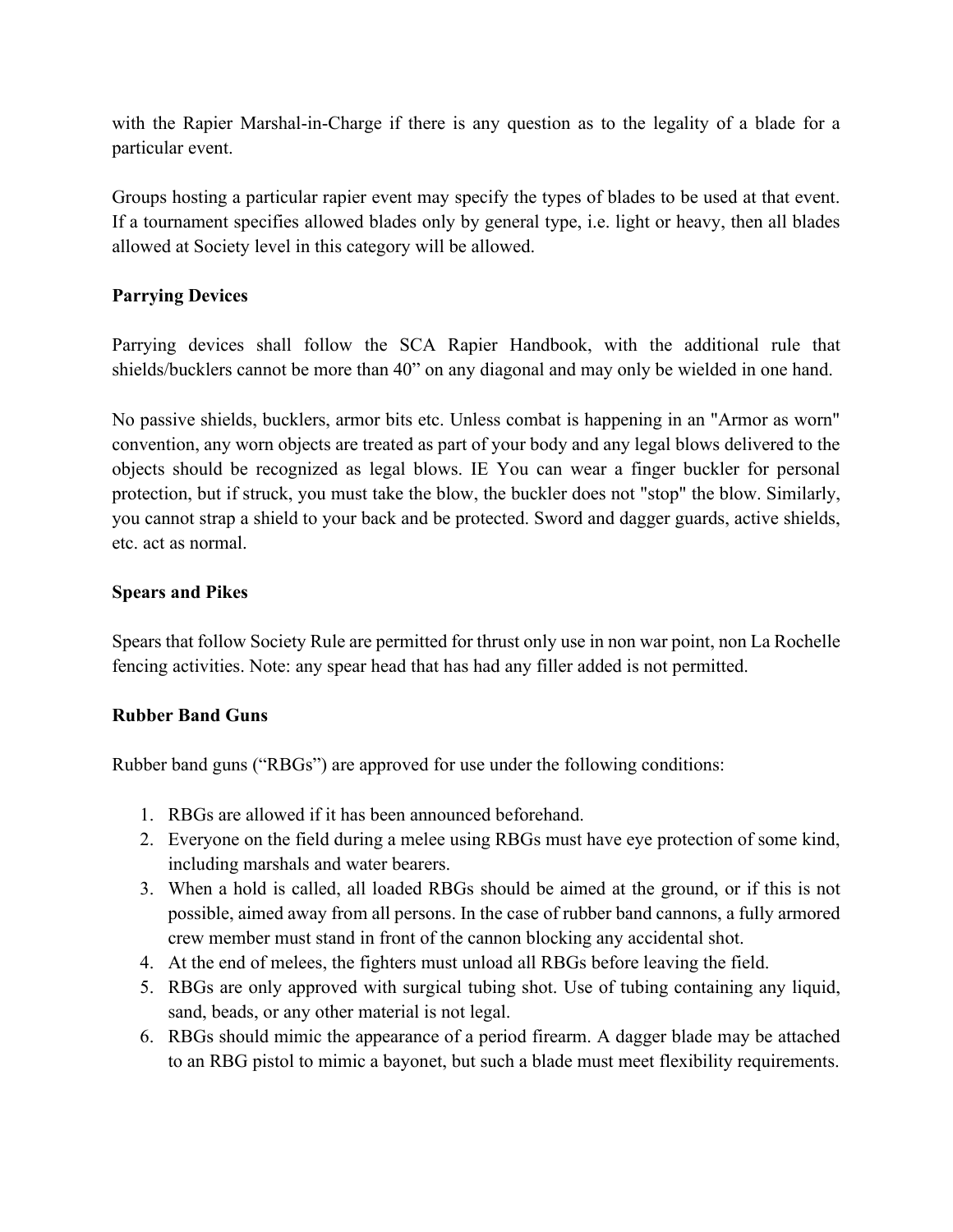- 7. RBGs must pass the same safety requirements as a rigid parrying device if they will be used as such.
- 8. If an RBG is shot and the bullet bounces off anything and into a valid target, the shot is good.
- 9. The validity of any given shot from an RBG shall be judged by the recipient of that shot.

## MARSHALING CONCERNS IN RAPIER COMBAT

Excessive impact: combat at Pennsic poses risks to the participant. This recognition, however, does not excuse fighters from exercising control of their techniques. If a fighter throws blows which force his opponent to retire from the field from a real injury (even one which only causes brief incapacitation), the marshal responsible for the field shall take such steps as are appropriate to stop the problem from recurring.

In scenarii allowing Death From Behind (DFB), the thrower of the DFB must come to a complete stop. Hyper-DFBs or machine gunning ("deadmylorddeadmylorddeadmylord...") is forbidden.

Additional melee rules for Pennsic 49:

- 1. Blind shots are illegal. Combatants must have visual contact before throwing a shot at an opponent. Note: this is a safety rule, not a scenario rule (i.e. a "hay bale wall" does not create a "blind shot" for purposes of this rule. It is unsafe to throw a blow when you cannot physically see where you are throwing).
- 2. Daggers and spears may NOT be used for DFBs.
- 3. Running from place to place in melee is permitted. Running TO engagement is permitted. Running FROM engagement is permitted.
	- a. Running attacks, either against a line or an individual, including running engagements or running through engagements, are prohibited. Combatants must come to a complete stop before beginning an attack, fouling a blade or otherwise engaging any opponent(s). Combatants may NOT throw shots at an opponent who is running toward them. Combatants violating this rule will get one warning from the marshals; a second offense will be grounds for rejection from the battle.
- 4. A combatant who steps off the Edge of the World is considered dead. They will get one loud, verbal warning from the witnessing marshal when they are approaching the edge, but the onus is on the combatants to always know their surroundings. Edge of the World deaths mean the combatant must leave the field or return to their resurrection point (if applicable).
- 5. All defeated or disabled fencers should remove themselves from the melee field. Fencers withdrawing from the field should do so with weapons held above their head to indicate non-combatant status. Fencers who have lost both hands or arms are considered disabled.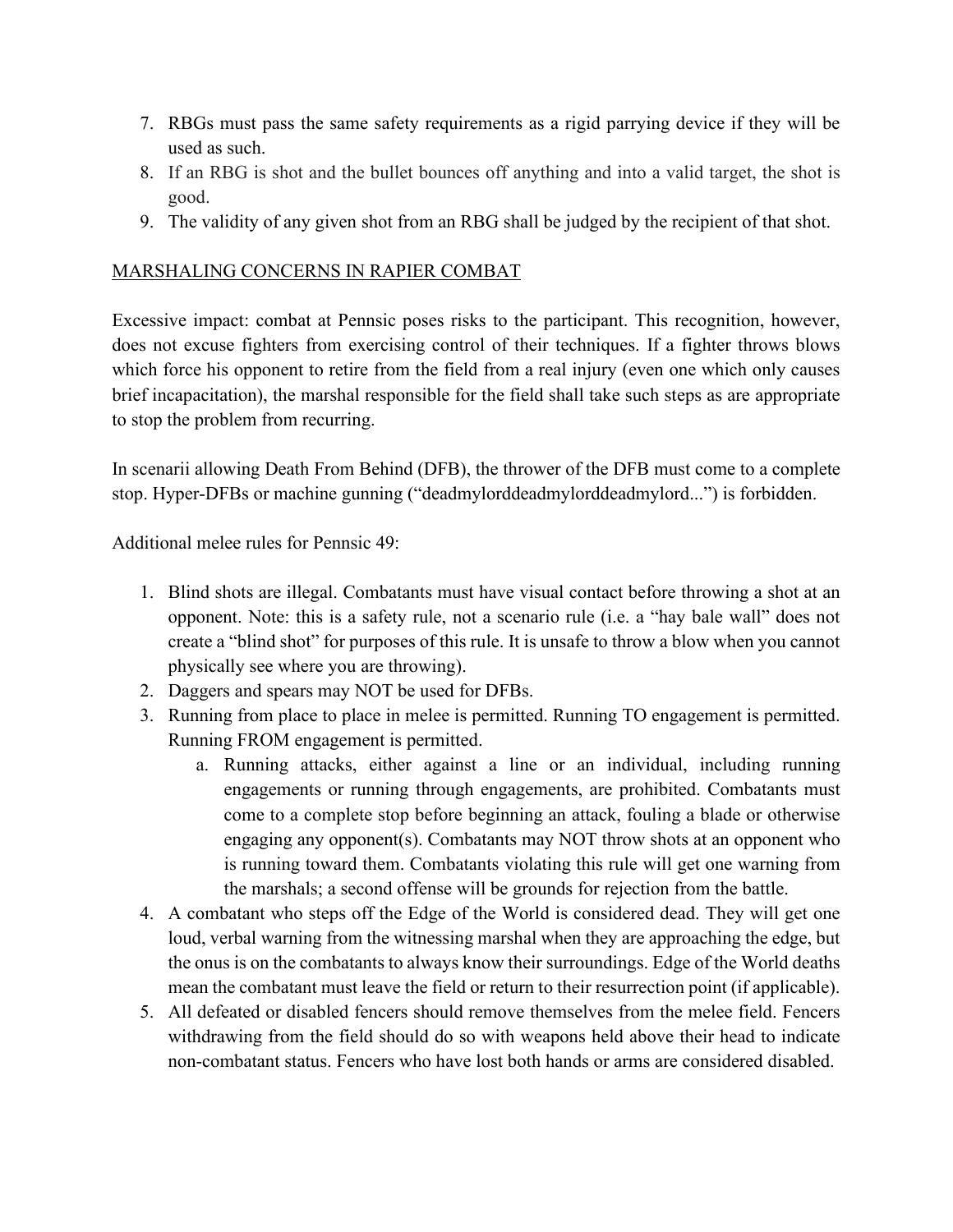- 6. Fencers may not pretend to be dead or purposely hide themselves among the dead. If asked by a marshal or another combatant, combatants must answer truthfully whether they are alive or dead.
- 7. Dropped weapons do not need a hold unless they present an immediate safety issue.
	- a. Combatants may not steal an opponent's dropped weapon.
	- b. Combatants are not required (but are encouraged) to allow opponents to pick up their dropped weapon.
- 8. Dead fighters may only say they are dead. They may not give orders or other information. During a hold, fighters are welcome to discuss safety concerns with their teammates, or engage in good-natured conversation, but must not discuss tactics or strategy.
- 9. Fighters in any battle may call themselves dead at any time. In a resurrection battle a fighter can always walk back to resurrection point.
- 10. Except for hay bales used to secure flags and flag systems to the grounds, combat over the hay bales is not allowed.

# **In any tournament or melee, additional restrictions may be imposed by the marshals as needed.**

## **VI. THROWN WEAPONS**

The Thrown Weapons Marshal-In-Charge is Forrester Uthan Laoch.

## THROWN WEAPONS RANGE HOURS AND SCHEDULES

KNOWN WORLD THROWN WEAPONS MARSHALS' MEETING (MITs welcome) Saturday July 30 4-5:30 PM

## RANGE HOURS AND SCHEDULES

\*\* range open: indicated by the red flag: range is open when red flag is raised\*\* Monday and Tuesday, August 1 and 2 9:00 AM-1:00 PM Range set up 1:00 PM – 5:00 PM Open Throwing Wednesday, August 3 – Thursday, Aug 11 9:00 AM- 5:00 PM Friday, Aug 12 9:30 AM- done Range tear down

POPULACE THROWN WEAPONS WAR POINT Please see battlefield schedule for hours Last start will be 15 minutes before scheduled closing time

MIDDLE KINGDOM AND ALLIES CHAMPION THROWERS TRY OUTs.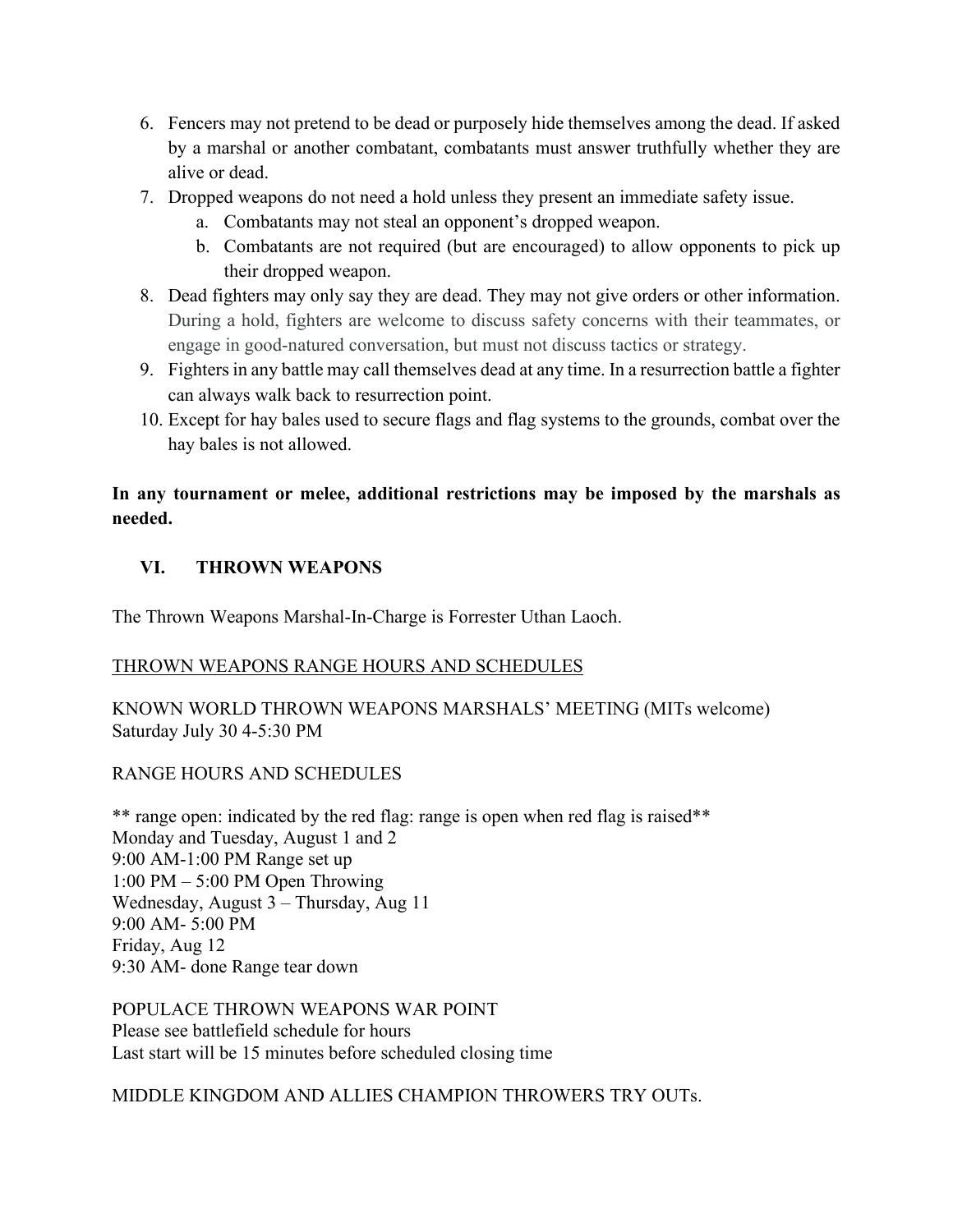You must be able to show excellent throwing skills in Ax, Knife, and spear. The point tally total: to be announced at time of try outs Try outs will be held every day the range is open at 5:00 PM -5:30PM

### CONVENTIONS FOR PENNSIC

In addition to the SCA Thrown Weapons Standards and Conventions, please note these items for Pennsic War 49:

All throwers must have footwear that covers the soles of their feet, although closed-toed footwear is recommended.

The minimum age to throw is 5 years of age. Youths under 18 need to be registered at the range by a parent, court-designated legal guardian, or notarized guardian before they throw for the first time. The parent or guardian must stay at the range with those under 12 at all times. Once registered, those 12 and older can be at the range unaccompanied.

Pennsic Thrown Weapons does not provide "loaner equipment". Individual throwers MAY choose to loan out equipment at their discretion.

# **VII. TARGET ARCHERY**

The Archery Marshal-In-Charge is Dietrich von Hamburg.

# ACTIVITIES

The archery range is located southwest of the main battlefield beyond oversized parking. It is not visible from the main camping areas; however, a flag will be flying whenever the range is open. The flag pole is located at the top of Mt. Eislinn. There is regular bus service to and from the range. There are classes and fun novelty shoots held each day on the range. Class schedules are in the Pennsic University section of the event guide and will be posted in the Marshal's Tent on the range. Activities include a total of four War Points for archery: three populace shoots worth one point each, (Castle Clout Shoot, Soldier Shoot, and the Castle Window Shoot) and the Pennsic Archery Champions Shoot, worth one point. Archers will have the opportunity to shoot each of the three populace War Points once each day, or if archers would prefer they may shoot each shoot up to a maximum of 5 times (once for each War Point day). If an archer wanted, they could shoot all their War Points in one day by shooting the Castle Clout Shoot 5 times, the Castle Window Shoot 5 times, and the Soldier Shoot 5 times.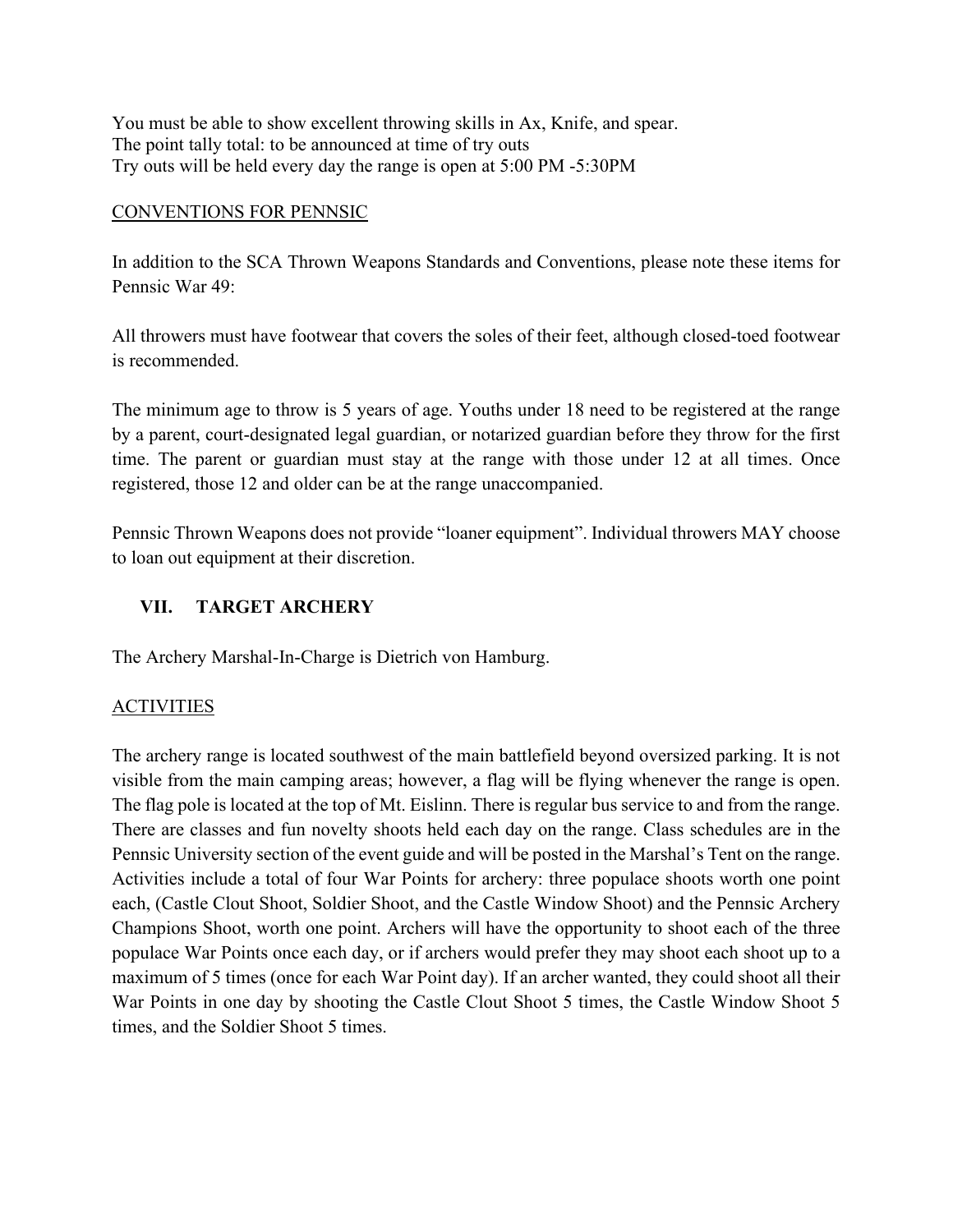## ARCHERY RANGE HOURS AND SCHEDULES

The archery range will open at 09:00 on Monday August 1 and close at noon, August 12. Normal hours of operation will be 9:00AM - 4:00pm.

## ARCHERY EQUIPMENT STANDARDS

1. Bows

a. No compound bows are allowed.

b. Adjustable or fixed sights may not be attached to straight bows or recurves. Marks on limbs are allowed.

- c. There are no draw weight limits for target archery bows.
- d. No modern spring/flipper rests or plunger buttons are allowed.
	- i. Wire rests are not allowed.
	- ii. Simple one-piece plastic attachable rests are allowed.
	- iii. Plastic or nylon bristle rests are allowed.
- e. Bow straps are allowed.

f. No stabilizers, clickers, or modern string release devices are allowed.

g. Bows with cutout risers (those bows you can see through from the side) must have the openings covered so as to present a solid surface and an appearance that is more in keeping with medieval archery.

h. Bows made of PVC are not allowed.

2. Crossbows

- a. No center-shot or split prod styles are allowed.
- b. No compound prods or break-cocking crossbows are allowed.
- c. No ballistae of any kind are allowed on the archery range.
- d. Rear peep sights may be attached, but front sights are not allowed.
- e. Limb coverings are not required.
- f. Slings may be attached to the bow, but may not be used as an aid in shooting.

g. Stocks made from any material other than wood must be covered and any cutouts (other than the hole that secures the prod to the stock, the binding bridle) that you can see through from the profile must be filled and/or covered to appear more in keeping with medieval archery.

H. Pistol style grip/assault style stocks are forbidden

## 3. Strings

a. All strings must be appropriate for the bow type and weight.

i. Strings may not be constructed of material prone to failure, such as natural sinew or gut. ii. Linen, silk, and artificial sinew strings are acceptable, as long as they are constructed properly.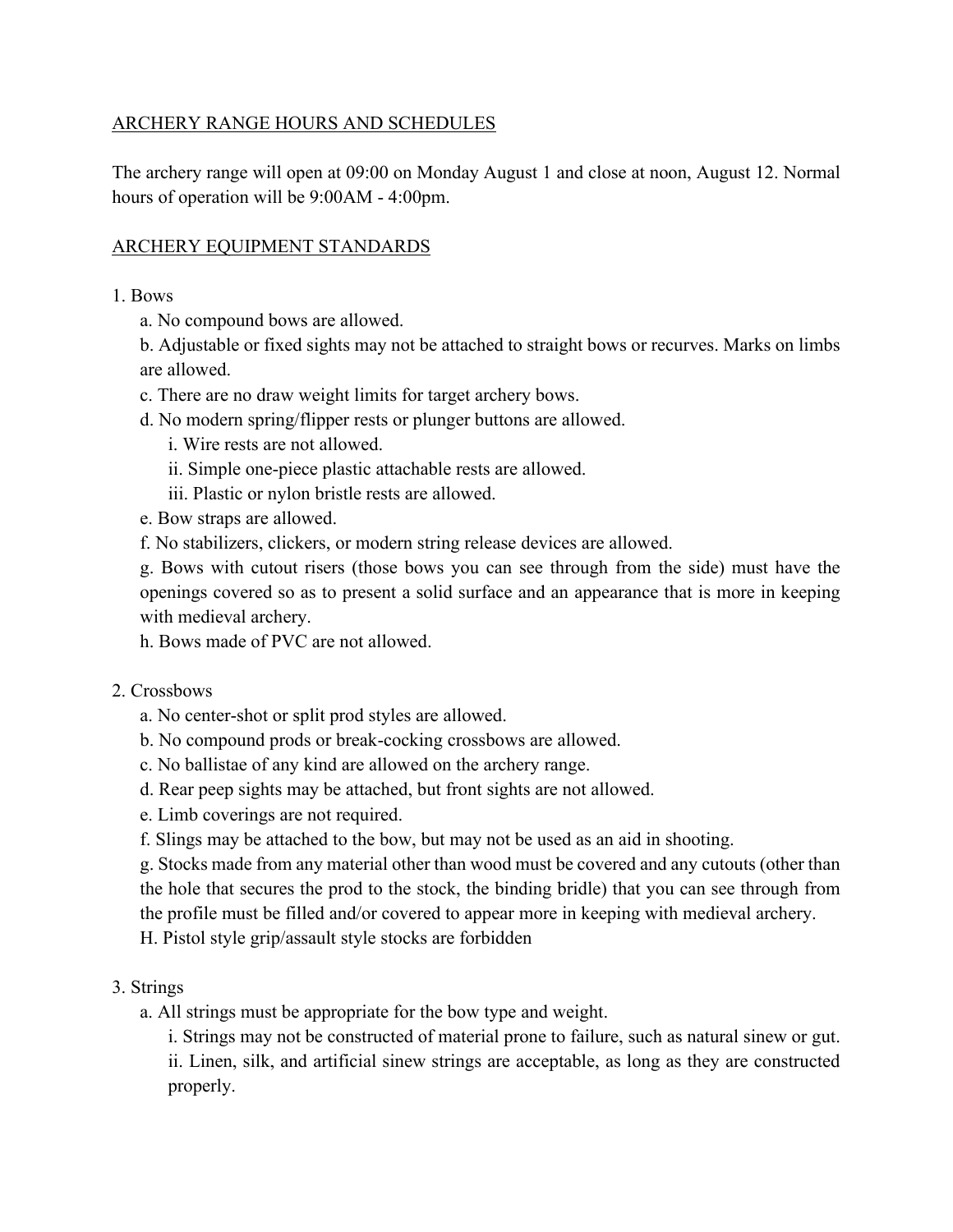iii. Strings that have become knotted or those that have been repaired by knotting strands together are not allowed. This rule does not forbid those string designs that incorporate knots in their original design.

b. A nocking point may be attached to the string.

i. Both metal and tied-on nocking points are acceptable.

ii. A single nocking point is allowed. The nocking point may consist of one or two locators, which may be of any type.

iii. The locators may not extend above or below the nock in such a way as to allow them to be used as sighting mechanisms.

c. String silencers may be used.

d. It is strongly recommended that the ends of the string be served, and that a serving cover the nocking area of the string. It should be noted that Japanese- and Flemish-style strings, which are rarely served at the ends, are acceptable.

e. Peep sights mounted on the strings are not allowed.

- 4. Arrow and bolts
	- a. All shafts shall be of wood.
	- b. No broadheads or tips that cause excessive damage to targets shall be used.
	- c. Fletching

i. Arrows shall be fletched with natural feathers, or any period material, no plastic vanes.

- ii. Bolts may be fletched with any period material.
- d. Nocks for arrows may be of any material.
- e. End caps, rings, or wrapping are not required for crossbow bolts.
- 5. Miscellaneous equipment
	- a. Any type of quiver may be used, with the exception of those that attach to the bow.
	- b. It is strongly recommended that an armguard or bracer be worn.
	- c. A glove or finger tab may be used.
	- d. All equipment should adhere to the spirit of medieval archery.
- 6. Exceptions

a. Exceptions to the above rules may be granted by the Archery Marshal-in-Charge or his designated deputy.

## **VIII. YOUTH COMBAT**

Youth Combat Marshal-in-Charge is Captain Dyderich Wolfhart.

The basis for the Pennsic 49 Youth Combat rules is the SCA Youth Combat Handbook. This Section will apply for both Youth Armored and Youth Fencing combat.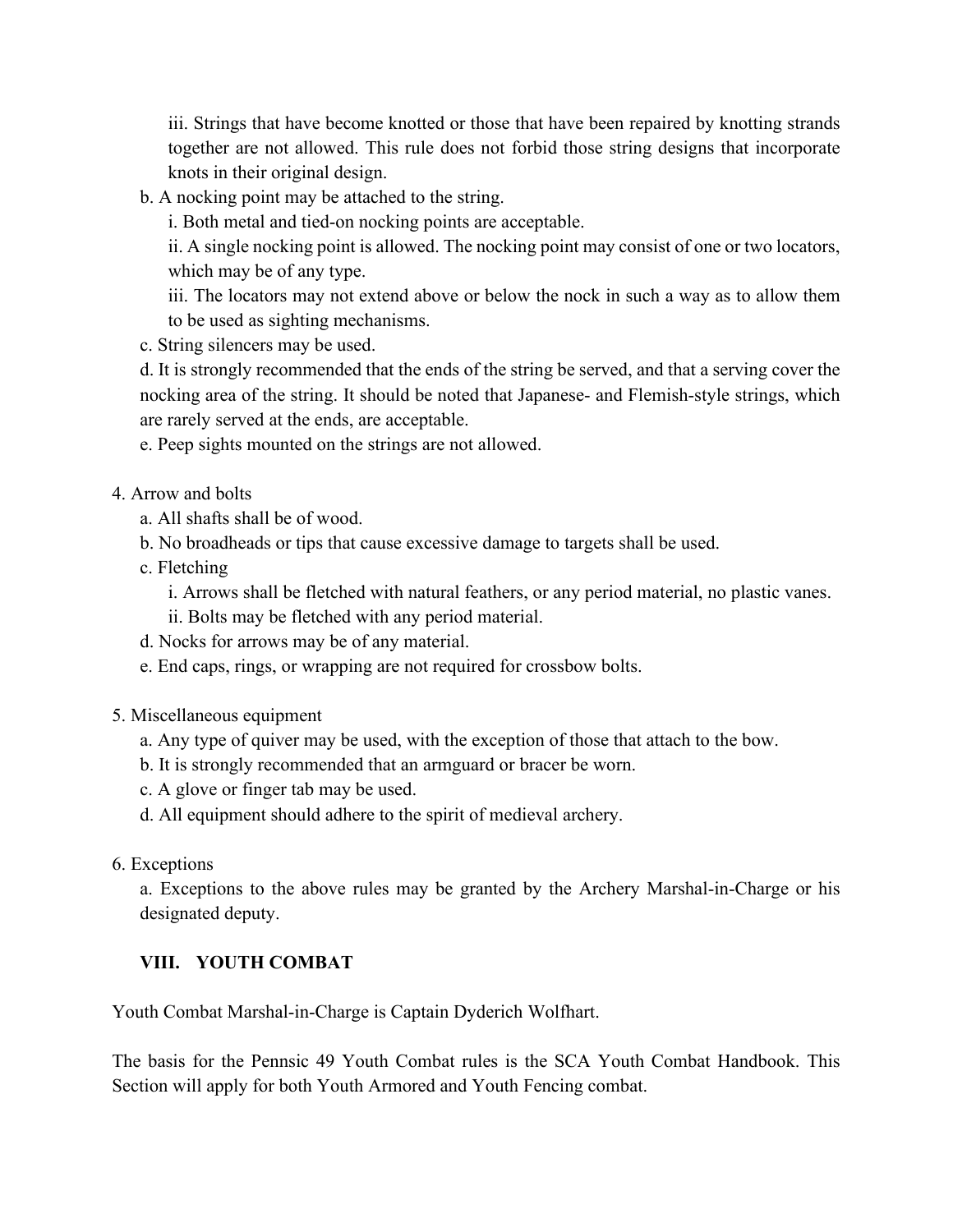All youths ages 6 to 17 are invited to join us on the battlefield for the Pennsic Youth Combat Program. The divisions are: Division 1 (ages 6 to 9), Division 2 (ages 10 to 13), and Division 3 (ages 14 to 17). Youths who moved up a division or were held back because of size, strength, or maturity and youth from kingdoms with different age divisions may participate in the division that is most appropriate based on their home kingdom authorization.

• LOANER GEAR: The Youth Combat program at Pennsic does not supply loaner gear.

• AUTHORIZATIONS: Each kingdom may elect to hold authorization sessions for Youth Combat during the week. Check at the Youth Combat administration tent for more information.

• SERVICE: Youth combatants are expected to provide service at Pennsic. At a minimum, this will take the form of field sweeps for trash and water bottles in our own lists as well as the surrounding area.

• VOLUNTEERS: We encourage parents and marshals-in-training to volunteer at the Youth Combat list.

## REGISTRATION AND SUPERVISION

A parent, court-appointed legal guardian, or notarized guardian must accompany their child/youth to the field and complete the registration process. To accommodate the growing number of youth attending Pennsic with a single parent, or with parents who are very active at Pennsic, the following parental presence rules will be in effect at the Youth Combat lists.

**Division 1:** Participants must have a parent, court-appointed legal guardian, notarized guardian, or other adult (age 18 or older, as designated by their parent/legal guardian/notarized guardian) remain with them during Youth Combat sessions.

- a. The parent/legal guardian/notarized guardian must identify and introduce the responsible adult to the Youth Marshals-in-Charge so that the Youth marshals can confirm the parent-approved responsible adult designation and make sure that cell phone numbers or other rapid contact information are documented on the Youth Combat sign-in forms.
- b. The designated responsible adult is required to have the rapid contact information with him/her during the Youth Combat sessions.
- c. Parents/legal guardians/notarized guardians must repeat the above procedure if they decide to appoint additional or different responsible adults during the course of Pennsic.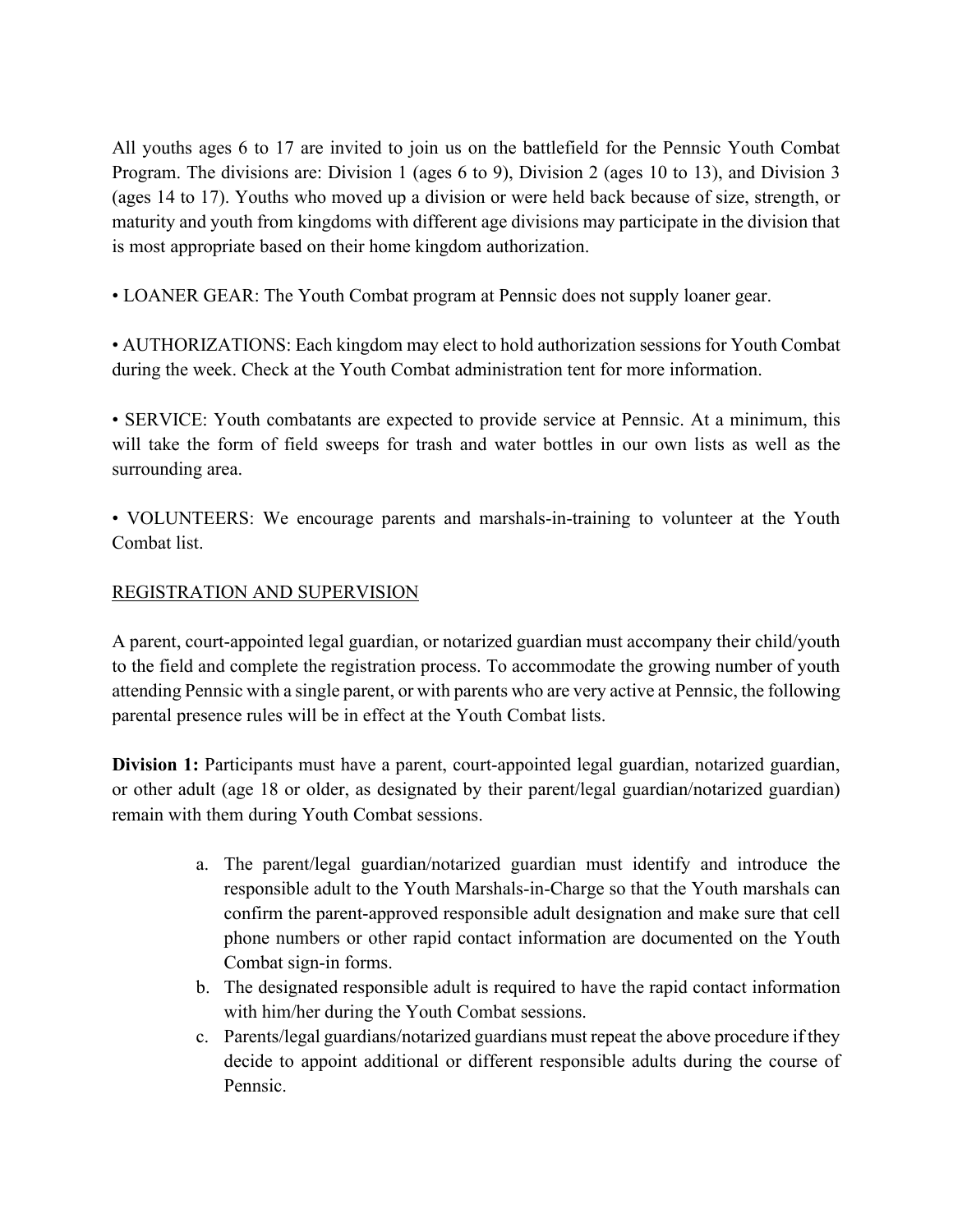**Division 2:** In accordance with the Pennsic Youth policies, participants under the age of 10 must be within voice range or in sight of a responsible adult or teenager while participating in Youth Combat. This encompasses the area immediately surrounding the Youth list fields.

All Youth Combatants and their responsible parent/adult/teenager will sign in with the marshals for each session. Even if a Youth Combatant has attended the morning session, a separate sign-in is necessary for the afternoon session.

## PENNSIC YOUTH COMBAT BACKGROUND CHECK POLICY

The Marshals-in-Charge of Youth Combat at Pennsic, as listed on the Pennsic staff list, must present proof of a current SCA-required background check before they can assume their roles at Pennsic. Additionally, the background check policy applies to those marshals put in charge of the Youth Combat administration tent and the individual list fields for Divisions 1, 2, and 3.

## SCHEDULE

The Youth Combat program will run from July 30 through August 6. Sessions are scheduled from 8:00 AM to 10:30 AM, and 2:00 PM to 4:30 PM daily, with a few exceptions. Times may vary to avoid conflict with other events. Melee will not be available if a tournament is scheduled on the lists. The Youth Combat list field will be open in the evenings for additional activities. Please check the schedule at the Youth Combat list for more information.

## PENNSIC XLVIII YOUTH COMBAT RULES OF THE LIST

No Youth Combat may occur without the presence of a warranted Youth marshal.

The word "HOLD" is to be used by marshals, fighters, parents or spectators to stop combat activities when they see a problem. You should use "HOLD" when you witness a behavior, weapon or armor condition that is unacceptable or dangerous.

Any combatant who refuses to obey the commands of the marshals shall be removed from the field.

Parents, guardians, mentors and other observers are expected to act with courtesy and behave in a responsible manner when in the list area.

Shields must be appropriate to the size, strength and control of the fighter. A fighter may be asked to demonstrate control with a shield if it appears to be too heavy or too large to handle properly.